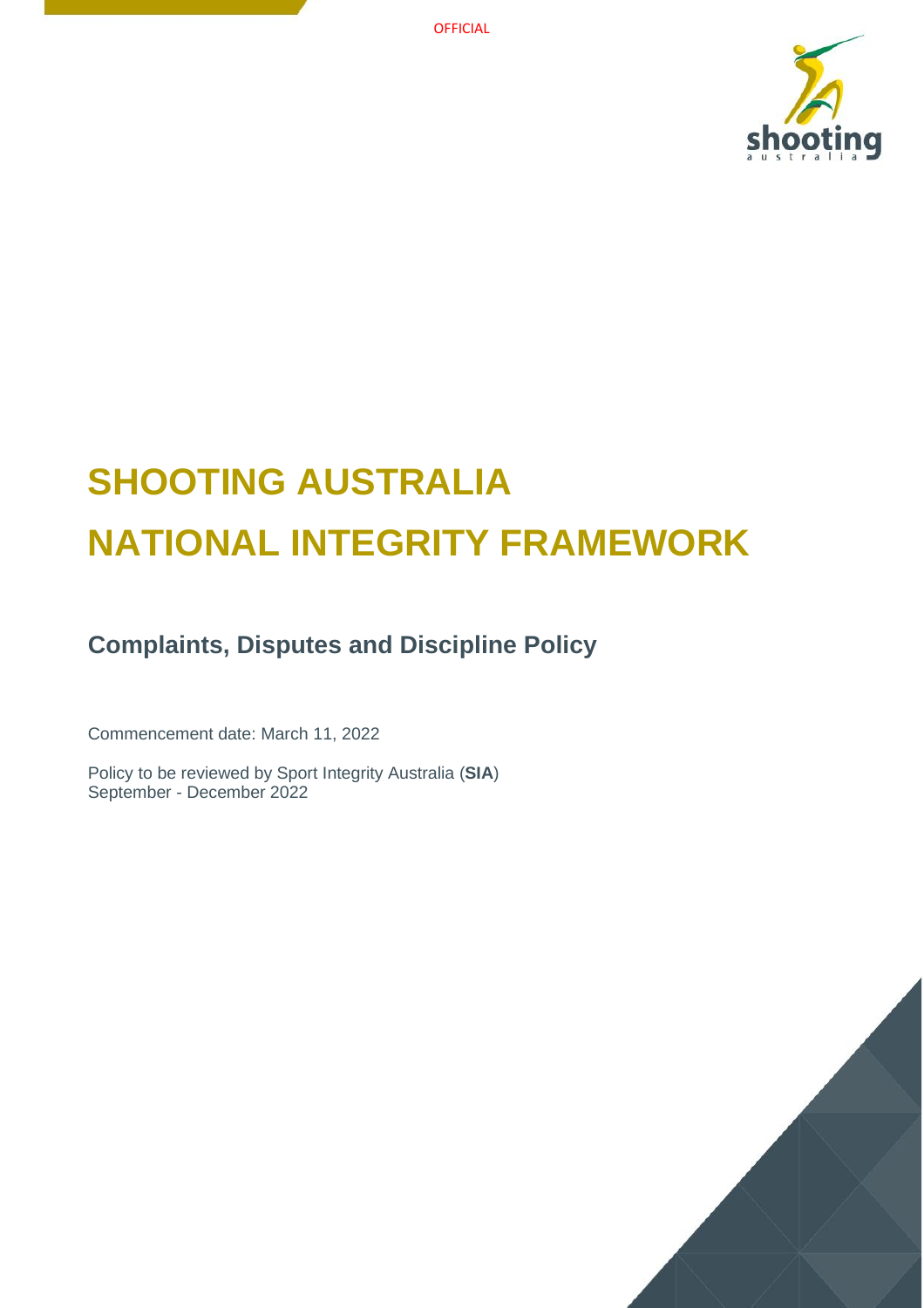$\overline{2}$ 



# **TABLE OF CONTENTS**

| 1. |     |                                                                                |  |  |
|----|-----|--------------------------------------------------------------------------------|--|--|
| 2. |     |                                                                                |  |  |
| 3. |     |                                                                                |  |  |
|    | 3.1 |                                                                                |  |  |
|    | 3.2 |                                                                                |  |  |
|    | 3.3 |                                                                                |  |  |
|    | 3.4 |                                                                                |  |  |
|    | 3.5 |                                                                                |  |  |
|    | 3.6 |                                                                                |  |  |
|    | 3.7 |                                                                                |  |  |
|    | 3.8 |                                                                                |  |  |
|    | 3.9 |                                                                                |  |  |
|    |     |                                                                                |  |  |
|    |     |                                                                                |  |  |
|    |     |                                                                                |  |  |
|    |     |                                                                                |  |  |
| 4. |     |                                                                                |  |  |
|    | 4.1 |                                                                                |  |  |
|    | 4.2 |                                                                                |  |  |
| 5. |     |                                                                                |  |  |
|    | 5.1 | Initial Threshold Questions/ Determining whether the Complaint is in-scope  11 |  |  |
|    | 5.2 |                                                                                |  |  |
|    | 5.3 |                                                                                |  |  |
|    | 5.4 |                                                                                |  |  |
|    | 5.5 |                                                                                |  |  |
|    | 5.6 |                                                                                |  |  |
|    | 5.7 |                                                                                |  |  |
| 6. |     |                                                                                |  |  |
|    | 6.1 |                                                                                |  |  |
|    | 6.2 |                                                                                |  |  |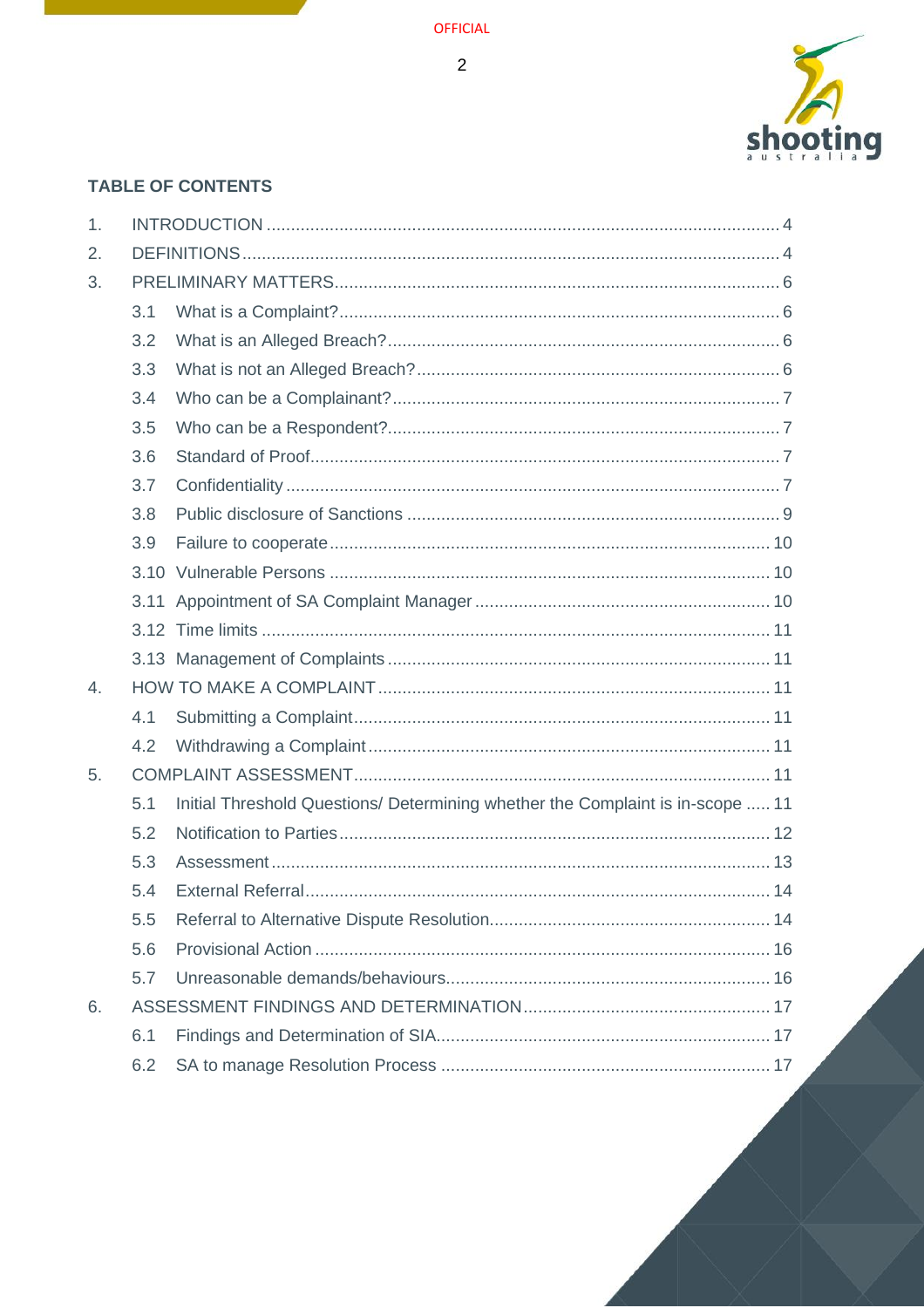$\overline{3}$ 



| 7 <sub>1</sub> |     |  |  |  |  |
|----------------|-----|--|--|--|--|
|                | 7.1 |  |  |  |  |
|                | 7.2 |  |  |  |  |
|                | 7.3 |  |  |  |  |
|                | 7.4 |  |  |  |  |
|                | 7.5 |  |  |  |  |
| 8.             |     |  |  |  |  |
|                | 8.1 |  |  |  |  |
|                | 8.2 |  |  |  |  |
|                | 8.3 |  |  |  |  |
|                | 8.4 |  |  |  |  |
| 9.             |     |  |  |  |  |
|                | 9.1 |  |  |  |  |
|                | 9.2 |  |  |  |  |
|                | 9.3 |  |  |  |  |
|                | 9.4 |  |  |  |  |
|                | 9.5 |  |  |  |  |
|                | 9.6 |  |  |  |  |
|                | 9.7 |  |  |  |  |
|                | 9.8 |  |  |  |  |
| 10.            |     |  |  |  |  |
|                |     |  |  |  |  |
|                |     |  |  |  |  |
|                |     |  |  |  |  |
| 11.            |     |  |  |  |  |
|                |     |  |  |  |  |
|                |     |  |  |  |  |
|                |     |  |  |  |  |
|                |     |  |  |  |  |
|                |     |  |  |  |  |
|                |     |  |  |  |  |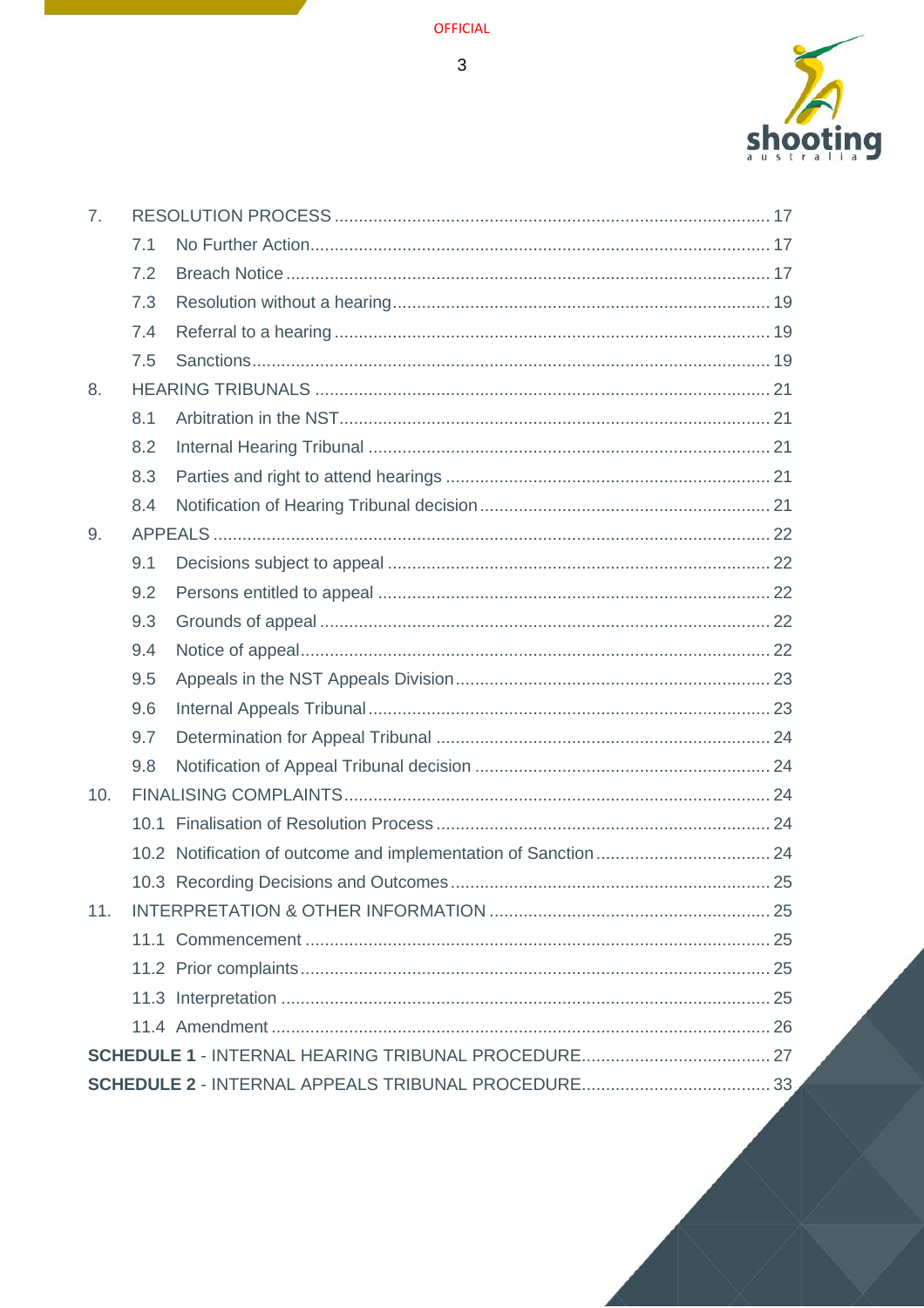

# <span id="page-3-0"></span>1. **INTRODUCTION**

The Complaints, Disputes and Discipline Policy (**CDDP**):

- seeks to provide an independent, transparent, and fair complaint management system for all involved in Activities .
- sets out the process for resolving complaints and disciplinary action arising from an individual or organisation engaging in prohibited conduct under the National Integrity Framework (**NIF**) and associated Integrity Policies including child safeguarding, member protection, competition manipulation, sports wagering and misuse of drugs and medicine.
- only manages complaints in relation to the NIF and does not manage complaints in relation to eligibility and selection, competition-related rules, personal grievances, code of conduct or governance matters.

The CDDP has been designed to ensure sport integrity related Complaints are dealt with efficiently and effectively and that all involved in Shooting Australia's (SA) Activities have confidence that prohibited conduct will be managed via the most appropriate resolution and discipline mechanism.

# <span id="page-3-1"></span>2. **DEFINITIONS**

**Alleged Breach** has the meaning given in **clause [3.2](#page-5-2)**.

**Alternative Dispute Resolution** is a collective term for processes, such as mediation, to resolve disputes without the need for litigation that will be applied to resolve the alleged breach in accordance with **clause [5.5](#page-13-1)**.

**Appeals Tribunal** means the appeals tribunal established under **clause 9**[, b](#page-21-0)eing either the NST Appeals Division or an Internal Tribunal as provided in this Policy.

**Arbitration means** the hearing and binding determination of a dispute conducted by a Hearings Tribunal or Appeals Tribunal.

**Complaint** means a formal notification of a complaint relating to Prohibited Conduct by a Respondent of an Eligible Policy.

**Complaints Process** means the process of handling and resolving a Complaint under this Policy from the point where the Complaint is received to the finalisation of the Resolution Process.

**Complainant** means a person who or an organisation which makes a Complaint about an Alleged Breach by a Respondent in accordance with this Policy.

**Disciplinary Action** means disciplinary action as set out in the Resolution Process.

**Eligible Policies** means the following SA's sports integrity-related policies adopted under the National Integrity Framework:

(a) Child Safeguarding Policy;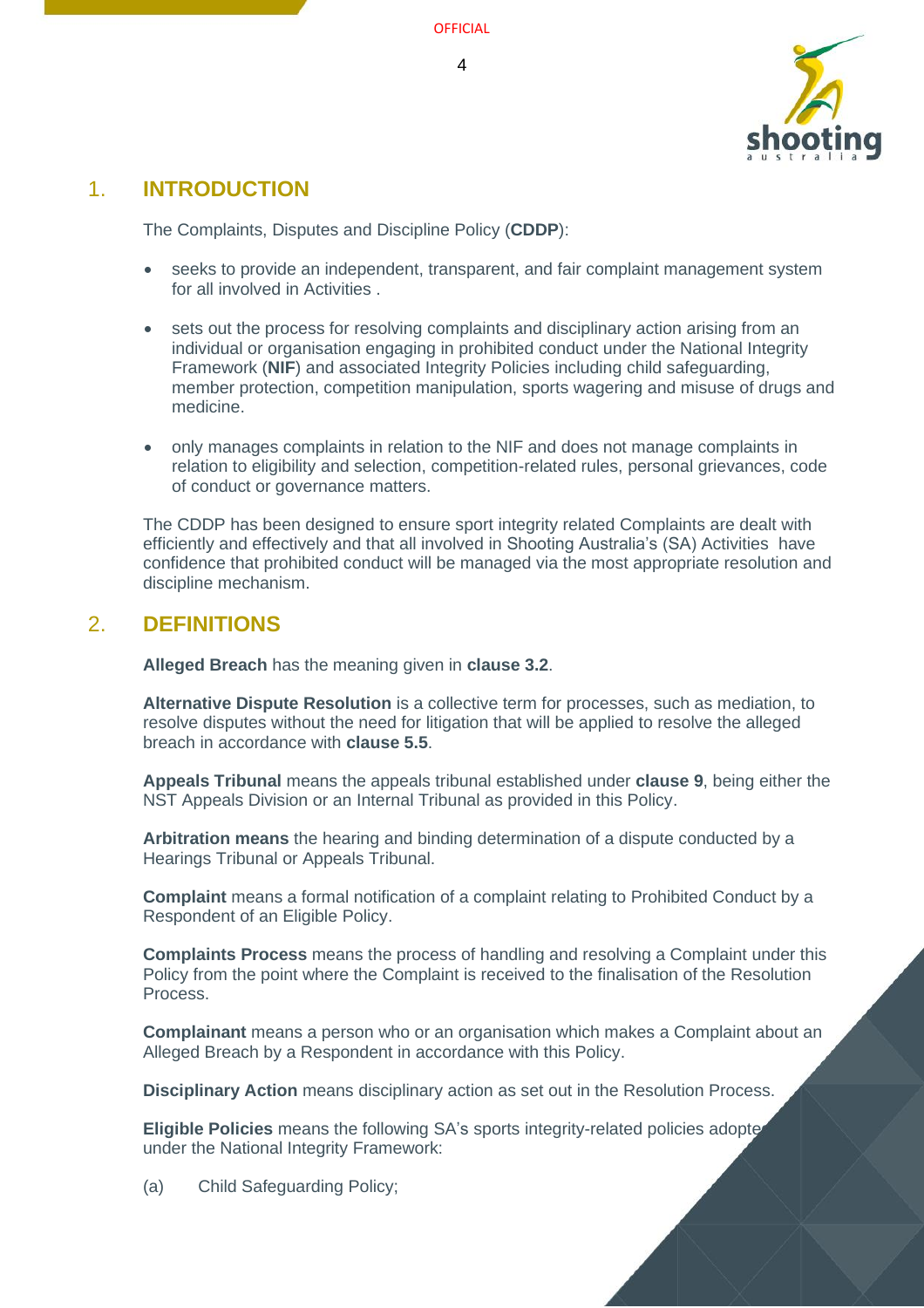



- (b) Competition Manipulation and Sport Wagering Policy;
- (c) Improper Use of Drugs and Medicine Policy;
- (d) Member Protection Policy; and
- (e) the National Integrity Framework.

**Employment Matter** means a Complaint relating to an Employee in the course of their employment duties.

**Hearings Tribunal** means the first instance tribunal established under **clause [8.1](#page-20-1)**, being either the NST General Division or an Internal Tribunal as provided in this Policy.

**Legal Practitioner** is a person holding a current practising certificate as a lawyer or barrister in any Australian jurisdiction.

**NST** means the National Sports Tribunal.

**NST Eligible Matter** means an Alleged Breach that is a kind of dispute<sup>1</sup> that falls within the jurisdiction of the NST.

**NST Excluded Matter** means an Alleged Breach that is a kind of dispute that is expressly excluded from the NST's jurisdiction.

**NST Legislation** means the *National Sports Tribunal Act 2019 (Cth)* (**NST Act**) and all legislative and notifiable instruments adopted under the NST Act<sup>2</sup>.

**Personal Grievance** means any form of grievance between two or more people (including individuals and bodies corporate) that does not concern or allege a breach of an Eligible Policy.

**Policy** means this CDDP, including any schedules and annexures.

**Prohibited Conduct** means conduct described as such in an Eligible Policy.

**Provisional Action** has the meaning given in **clause [5.6](#page-15-0)**.

**Protected Disclosure** means, where a Sport Organisation is a "regulated entity"<sup>3</sup> under the whistleblower laws<sup>4</sup> in the *Corporations Act 2001 (Cth)*, a disclosure of information to the Sport Organisation that qualifies for protection under those laws<sup>5</sup>.

**Relevant Organisation** has the meaning given in the National Integrity Framework.

<sup>&</sup>lt;sup>1</sup> See NST Legislation for more information.

<sup>2</sup> Such as the *National Sports Tribunal Rule 2020* (Cth), *National Sports Tribunal (Practice and Procedure) Determination 2020* (Cth),*National Sports Tribunal Act 2019 - Principles for Allocating a Member to a Dispute 2020* (Cth), or such other legislative instruments issued under the NST Act from time to time.

<sup>3</sup> Refer to section 1317AAB of the *[Corporations](https://www.legislation.gov.au/Details/C2020C00093/Html/Volume_5#_Toc33706032) Act 2001* (Cth).

<sup>4</sup> As above, Part 9.4AAA.

<sup>5</sup> As above, s 1317AA.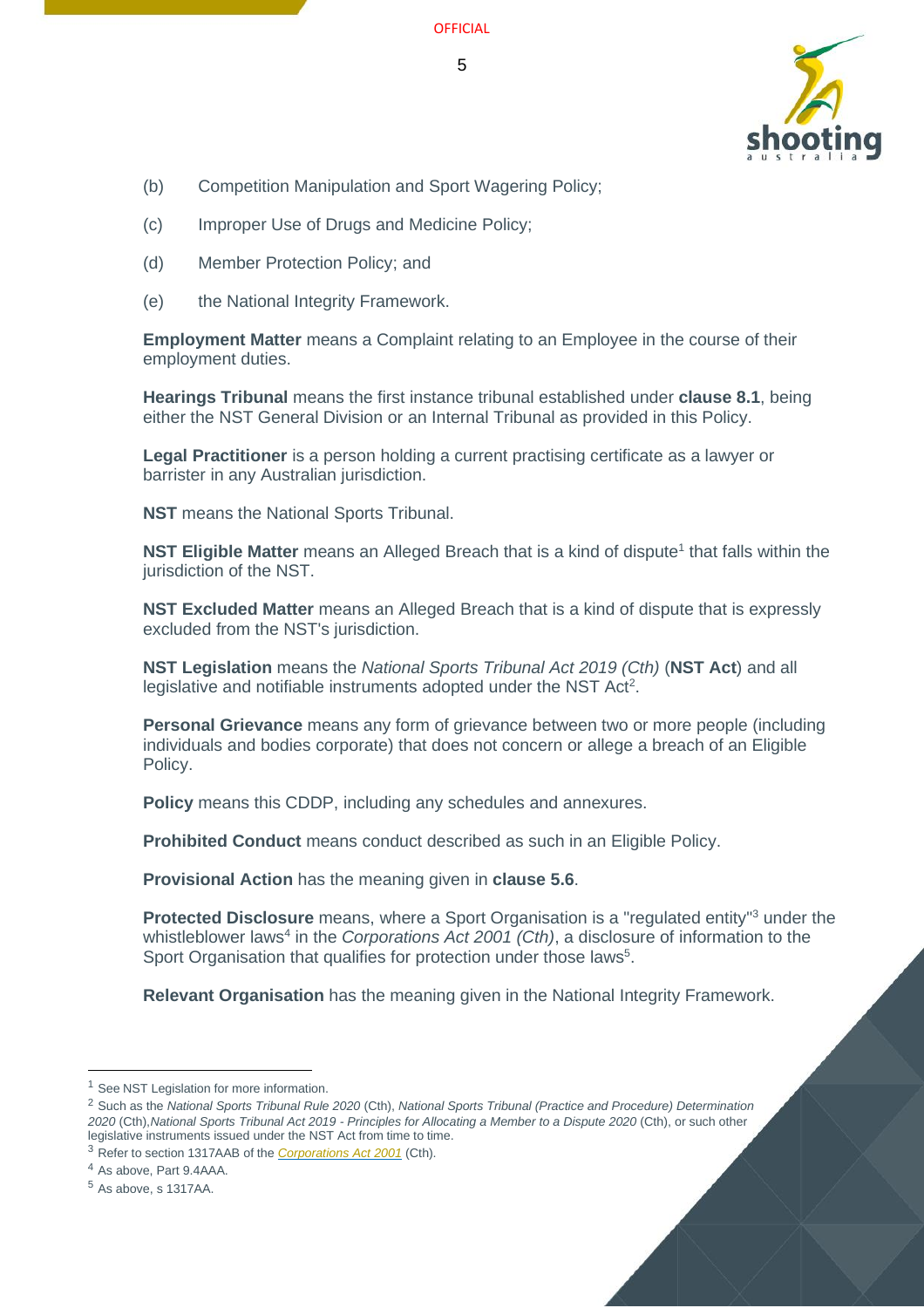



**Relevant Person** has the meaning given in the National Integrity Framework.

**Resolution Process** means the chosen process for resolving an Alleged Breach under this Policy, including a Breach Offer.

**Respondent** means the person/s or organisation/s against whom a Complaint has been made.

**SA Complaint Manager** means the person appointed by SA under **clause [3.11](#page-9-2)** to manage Complaints under this Policy.

**Sanction** means a sanction imposed on a Respondent for breaching an Eligible Policy in accordance with **clause [7.5](#page-18-2)**.

**Sport Integrity Australia (SIA)** means the non-corporate Commonwealth entity of that name established by the *Sport Integrity Australia Act 2020 (Cth)*.

**Vulnerable Person** means a person who is (a) under the age of 18; or (b) aged 18 or over, but is or may be unable to take care of themselves, or is unable to protect themselves against harm or exploitation, by reason of age, illness, trauma or disability, or any other reason.

**Whistleblower Policy** means a policy which is compliant with the requirements of section 1317AI(1) of the *Corporations Act 2001 (Cth)*.

## <span id="page-5-0"></span>3. **PRELIMINARY MATTERS**

<span id="page-5-1"></span>*3.1 What is a Complaint?*

A Complaint means a complaint lodged with SIA in accordance with **clause [4.1](#page-10-3)** of this Policy.

<span id="page-5-2"></span>*3.2 What is an Alleged Breach?*

An Alleged Breach is an allegation or information that a Relevant Person or Relevant Organisation (including SA where appropriate) has engaged in Prohibited Conduct under an Eligible Policy, but does not include a Complaint that falls under **clause [3.3\(](#page-5-3)a)**.

- <span id="page-5-4"></span><span id="page-5-3"></span>*3.3 What is not an Alleged Breach?*
	- (a) An Alleged Breach does not include an allegation or information:
		- (i) that is not or does not relate to Prohibited Conduct under an Eligible Policy;
		- (ii) that constitutes a Protected Disclosure;
		- (iii) that is solely a Personal Grievance;
		- (iv) that is mischievous, vexatious, or knowingly untrue;
		- (v) that has been the subject of a previous complaint; or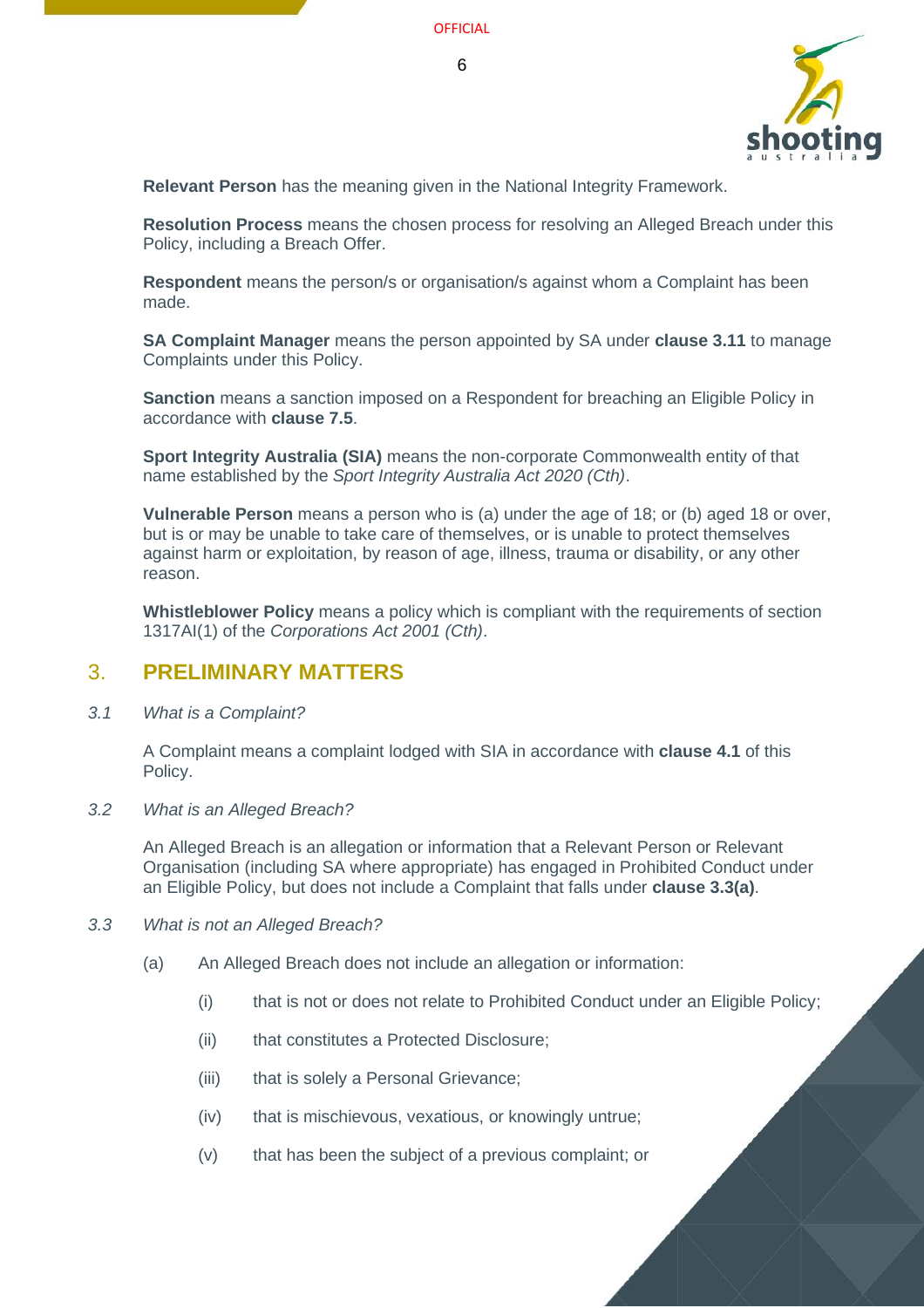

- (vi) where the Respondent is excluded by **clause [3.5](#page-6-1)**.
- (b) A Complaint is not excluded from being an Alleged Breach by **clause [3.3](#page-5-3)[\(a\)\(v\)](#page-5-4)** if the Complaint contains additional information and evidence that was not known at the time of the original Complaint.

#### <span id="page-6-0"></span>*3.4 Who can be a Complainant?*

A Complainant can be any person or organisation, including SA or an Authorised Provider, who has information that an Alleged Breach of an Eligible Policy has occurred.

- <span id="page-6-1"></span>*3.5 Who can be a Respondent?*
	- (a) A Respondent must be a Relevant Person or a Relevant Organisation who is bound by the Eligible Policy they are alleged to have breached.
	- (b) In accordance with **clause 2.1(e)** of the NIF, a person or organisation who was bound by the Eligible Policy that they are alleged to have breached at the time they allegedly committed the breach who would otherwise cease to have been bound by that Eligible Policy may still be a Respondent if they were bound by the Framework at the time when they became aware that a complaint may be made against them.
	- (c) Once a Complaint has been made under this Policy, the Respondent will continue to be bound by this Policy and the relevant Eligible Policy/ies in respect of that Complaint and any related complaint until the Complaints Process has been finalised.
	- (d) A Respondent cannot be a person or organisation over which SA has no jurisdiction.
- <span id="page-6-2"></span>*3.6 Standard of Proof*
	- (a) Unless otherwise specified, the standard of proof that applies to all decisions made under this Policy (including by a Hearings Tribunal) is "balance of probabilities".
	- (b) Where a Respondent has been convicted or found guilty in a criminal, disciplinary or professional proceeding of engaging in conduct which would be a breach of an Eligible Policy, the Respondent is deemed under this Policy to have committed Prohibited Conduct without requiring further investigation.
- <span id="page-6-3"></span>*3.7 Confidentiality*
	- (a) All Complaints (and all information disclosed in relation to them), including the outcomes of any Resolution Process, will be kept confidential by SIA and SA and will not be disclosed to any third parties, except as provided in this clause.
	- (b) SIA may make the following disclosures:
		- (i) to SA and its Member Organisations in accordance with this Policy;
		- (ii) to the parties to a Complaint (Respondent and the Complainant) to ensure a fair process;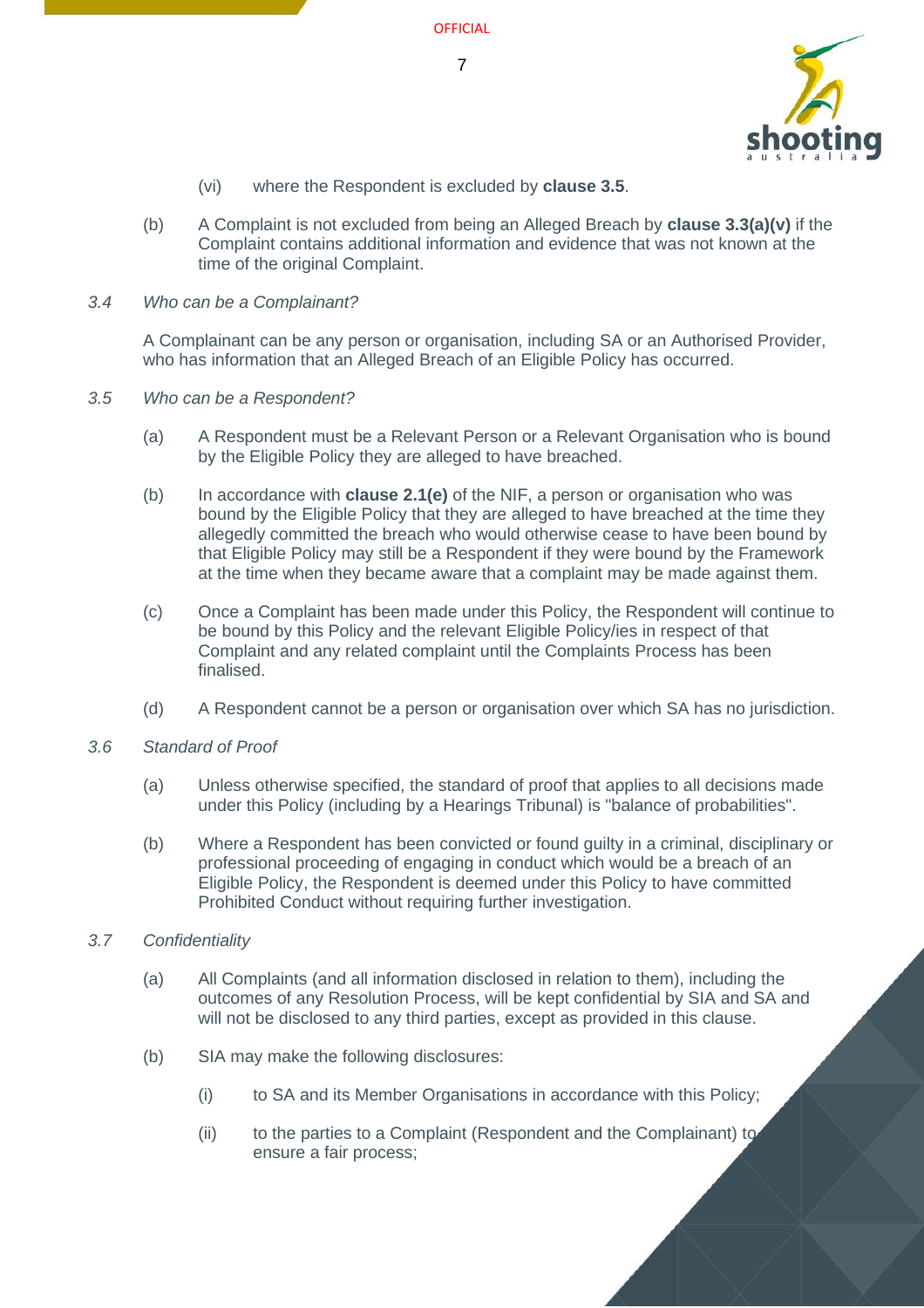

- (iii) to any person to facilitate the proper handling of the Complaint under this Policy;
- (iv) in accordance with **clause [5.1](#page-10-6)**, where a Complaint is determined to not be an Alleged Breach under this Policy;
- (v) to external agencies so they can deal with the alleged conduct (e.g. law enforcement agencies, government or regulatory authorities, a child protection agency);
- (vi) to:
	- (A) Relevant Organisations; or
	- (B) Relevant Persons,

to inform them of relevant Sanctions or Provisional Actions imposed;

- (vii) in accordance with **clause [3.8](#page-8-0)**, where a Sanction is to be publicly disclosed;
- (viii) to any third party, including foreign sporting bodies, law enforcement agencies and government or regulatory authorities, for the primary purpose of:
	- (A) preventing or lessening a risk to the safety, health, or wellbeing of a person; or
	- (B) protecting children participating in a sport; or
	- (C) protecting the safety of participants in a sport;
- (ix) in response to a request by a House or a Committee of the Parliament of the Commonwealth of Australia; and
- (x) as required by law, any court or the NST.
- (c) SA may make the following disclosures:
	- (i) to the parties to an Alleged Breach (Respondent and the Complainant) in relation to the Resolution Process;
	- (ii) to any person to facilitate the proper handling of the Alleged Breach, including any Provisional Action under this Policy;
	- (iii) to external agencies so they can deal with the alleged conduct (e.g. law enforcement agencies, government or regulatory authorities, a child protection agency);
	- (iv) to:
		- (A) Member Organisations;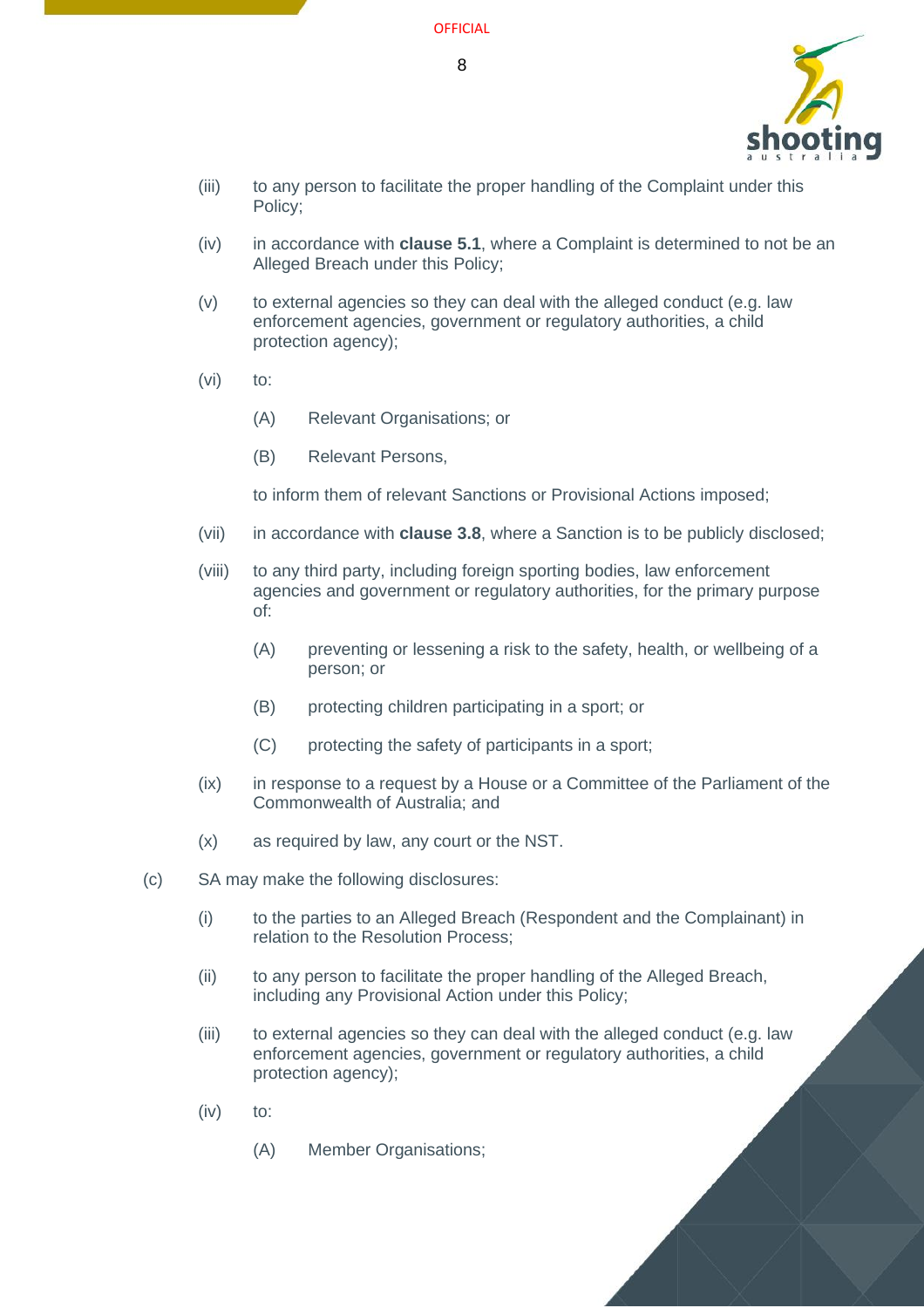9



- (B) Relevant Persons; or
- (C) other Relevant Organisations,

to inform them of relevant Sanctions or Provisional Actions imposed;

- <span id="page-8-2"></span>(v) in accordance with **clause [3.8](#page-8-0)**, where a Sanction is to be publicly disclosed;
- <span id="page-8-3"></span>(vi) to any third party for the primary purpose of:
	- (A) preventing or lessening a risk to the safety, health, or wellbeing of a person; or
	- (B) protecting children participating in a sport; or
	- (C) protecting the safety of participants in a sport; and
- (vii) as required by law, any court or the NST.
- <span id="page-8-4"></span><span id="page-8-1"></span><span id="page-8-0"></span>*3.8 Public disclosure of Sanctions*
	- (a) Where an Alleged Breach is found to have been substantiated and Sanctions are imposed, SIA may give a direction to SA that the Sanctions imposed are to be publicly disclosed where SIA reasonably considers that this is necessary to give full effect to the Sanctions. The direction will include the period for which the Sanction is to remain on the public register. Where the Sanctions are imposed by the NST the public disclosure of the Sanctions will be in accordance with the NST Legislation.
	- (b) Sanctions that may be subject to a direction of public disclosure include, but are not limited to:
		- (i) Suspension of membership or from certain activities;
		- (ii) Removal of accreditation; and
		- (iii) Expulsion.
	- (c) SA will maintain a register of persons subject to publicly disclosable Sanctions on its website. The public register will include the name of the individual or organisation being sanctioned, the Sanction imposed, and the period of the Sanction. SA will remove Sanctions from the public register when the period of disclosure directed by SIA in accordance with **clause [3.8](#page-8-0)[\(a\)](#page-8-1)** has expired.
	- (d) Details of Breaches will not be published on SA's website, but where appropriate, may be disclosed to third parties (such as to the National Sport Organisation for another sport that the individual who committed the Breach is a member of) in accordance with **clauses [3.7](#page-6-3)[\(c\)\(v\)](#page-8-2)** and **[3.7](#page-6-3)[\(c\)\(vi\)](#page-8-3)** (as applicable).
	- (e) Sanctions will not be publicly disclosed until the Complaint has been finalised in accordance with **clause [10](#page-23-2)**.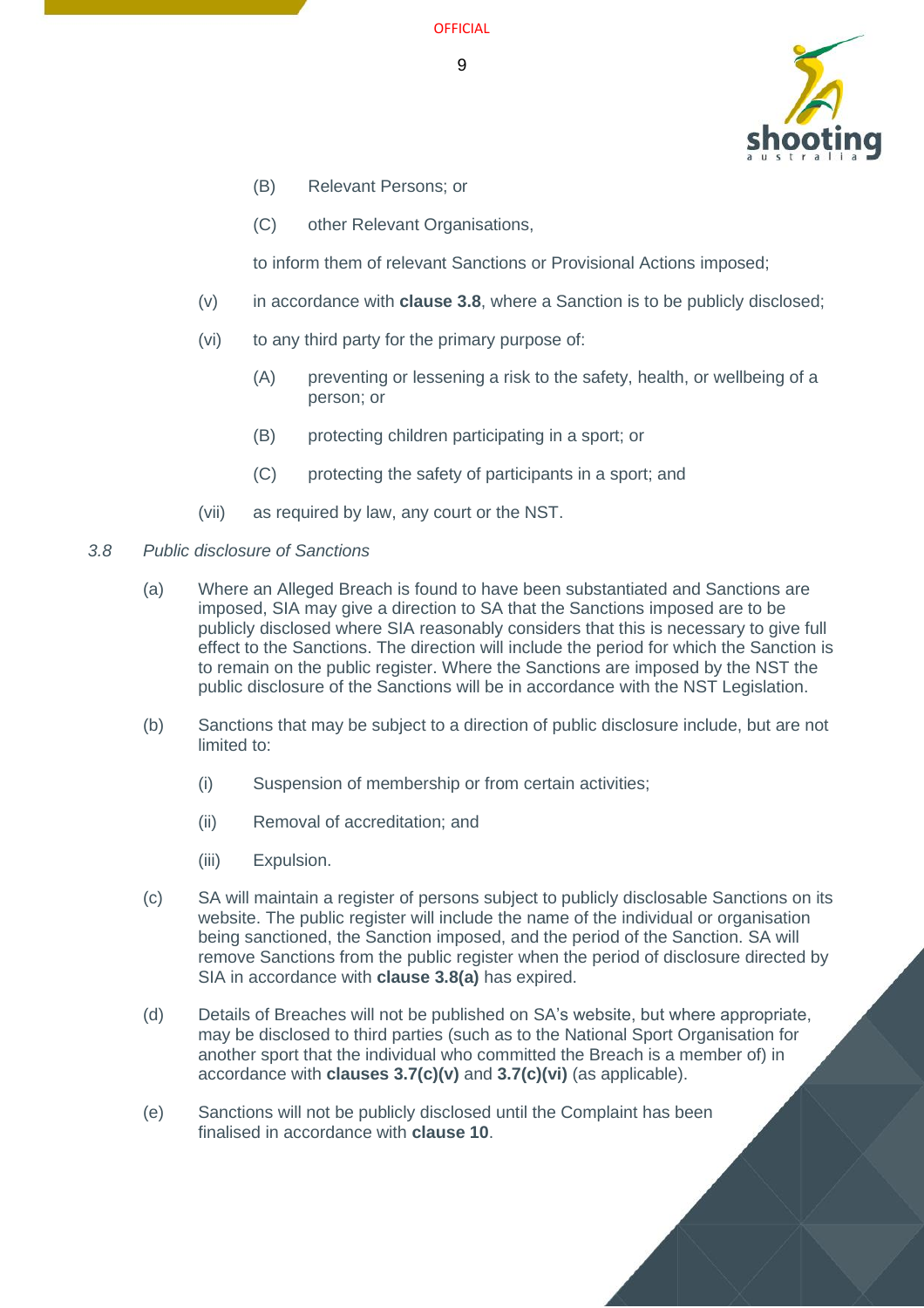

#### <span id="page-9-0"></span>*3.9 Failure to cooperate*

- (a) Subject to clause **[3.9](#page-9-0)[\(c\)](#page-9-3)**, persons bound by this Policy must cooperate fully with a Complaints Process they are involved in, including any Resolution Process chosen to resolve an Alleged Breach.
- <span id="page-9-4"></span>(b) Subject to **clause [3.9](#page-9-0)[\(c\)](#page-9-3)**, SIA, a Hearings Tribunal or an Appeals Tribunal may draw an inference adverse to the Respondent based on a Respondent's failure or refusal, after a request has been made in a reasonable time in advance, to answer any relevant question, provide relevant documentation, and/or participate in the Complaints Process. The Respondent must be made aware of such an inference being drawn in relation to any particular allegation forming part of an Alleged Breach.
- <span id="page-9-3"></span>(c) No individual or organisation bound by this Policy is required to answer a question or provide information where to do so would be a breach of any applicable law, and no adverse inference (such as those in **clause [3.9](#page-9-0)[\(b\)](#page-9-4)**) may be drawn where that individual or organisation discloses the relevant law.
- <span id="page-9-1"></span>*3.10 Vulnerable Persons*
	- (a) Where a Complainant or Respondent is a Vulnerable Person, the parent or guardian of the Vulnerable Person may act on behalf of the Vulnerable Person and accompany them throughout the Complaints Process, including at any interview, Alternative Dispute Resolution process, or Hearings Tribunal or Appeals Tribunal.
	- (b) SIA and SA will have regard to the guide entitled "Complaint Handling Guide: Upholding the rights of children and young people" issued by the National Office for Child Safety in managing Complaints made on behalf of or involving Vulnerable Persons, currently available at [Complaint Handling Guide: Upholding the rights of](https://childsafety.pmc.gov.au/sites/default/files/2020-09/nocs-complaint-handling-guide.pdf)  [children and young people \(pmc.gov.au\)](https://childsafety.pmc.gov.au/sites/default/files/2020-09/nocs-complaint-handling-guide.pdf) or such other guide that may replace it.
	- (c) This clause is at all times subject to **clauses [8.1\(b\)](#page-20-5)** and **[8.2\(b\)](#page-20-6)** of this Policy and **clause 15** of **[Schedule 1](#page-26-1)**.

#### <span id="page-9-2"></span>*3.11 Appointment of SA Complaint Manager*

- (a) SA will appoint a person to be the SA Complaint Manager, who will be the person within SA with primary responsibility for managing SA's obligations under this Policy.
- (b) The SA Complaint Manager will be responsible for:
	- (i) being the point of contact between SA and SIA in relation to the functions of this Policy;
	- (ii) providing information to SIA as required to enable SIA to assess Complaints against the initial threshold questions, including membership details of the Complainant and/or Respondent and records of disciplinary history of the Respondent and any other relevant information; and
	- (iii) managing the Resolution Process as determined by SIA.

**OFFICIAL**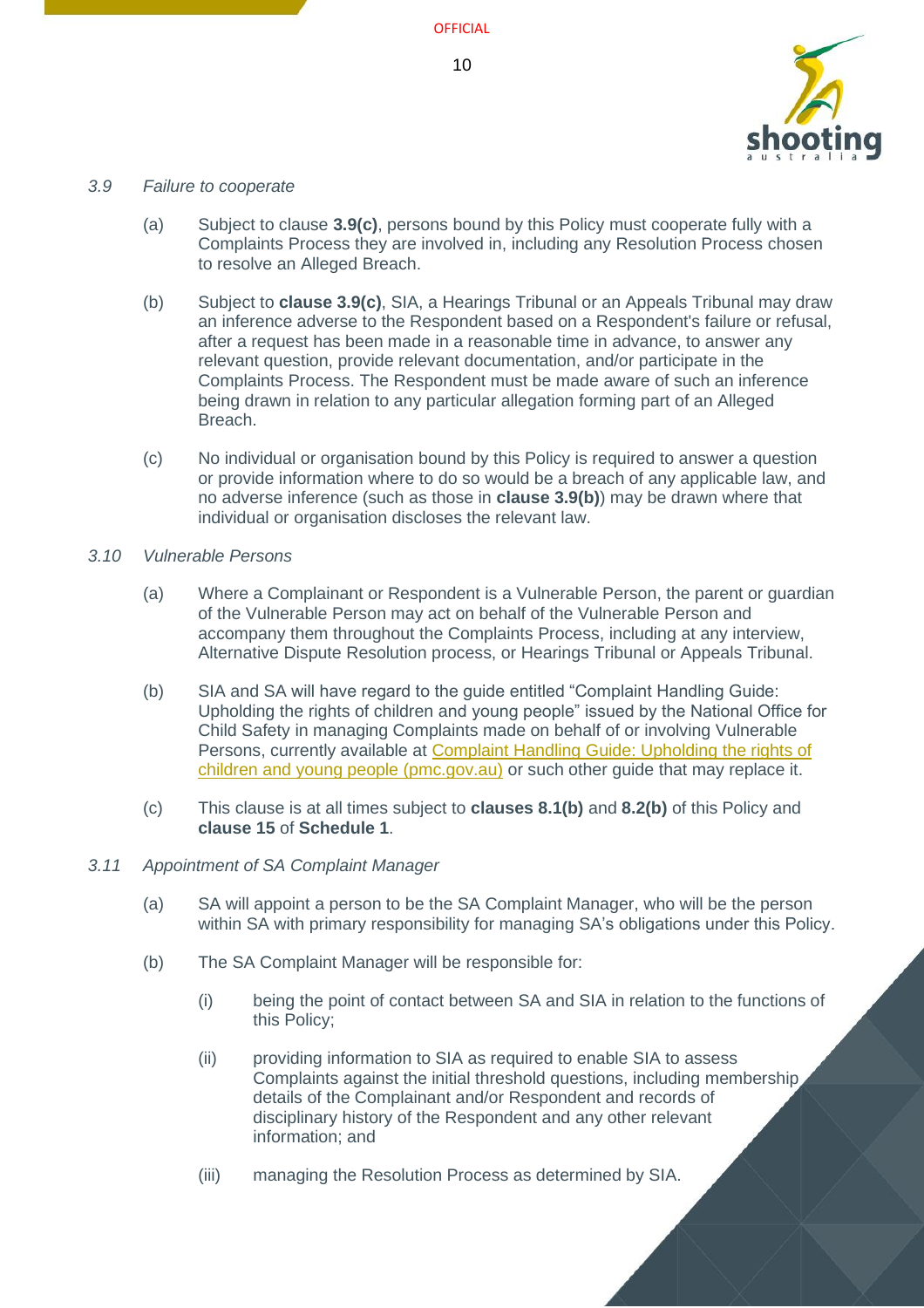

#### <span id="page-10-0"></span>*3.12 Time limits*

Where there is a time limit imposed by this Policy (other than a time limit relating to a Hearing Tribunal or Appeals Tribunal before the NST) and a person requests an extension to that time limit, SIA or SA (as applicable) may at its discretion grant the extension, having regard to any relevant circumstances.

#### <span id="page-10-1"></span>*3.13 Management of Complaints*

- (a) SIA may, in managing any part of the Complaints Process, seek any assistance from the SA Complaint Manager and/or otherwise from SA as it deems appropriate. Such assistance may include undertaking aspects of the Complaints Process on SIA's behalf.
- (b) SIA will maintain oversight over any actions taken on its behalf under this Policy and will retain responsibility for all decisions to be made in relation to the Initial Threshold Questions, Provisional Action, findings and determinations under **clause [6.1](#page-16-1)**, Sanctions, and directions relating to public disclosure of Sanctions.

# <span id="page-10-2"></span>4. **HOW TO MAKE A COMPLAINT**

- <span id="page-10-3"></span>*4.1 Submitting a Complaint*
	- (a) A person, organisation, or SA may submit a Complaint by completing the Complaint Form and submitting it to SIA as soon as reasonably possible following the Alleged Breach.
	- (b) A Complaint Form may only be submitted on behalf of SA or any other organisation by the CEO or equivalent of the organisation.
	- (c) A Complaint Form may be submitted by a parent or guardian on behalf of a Vulnerable Person.
	- (d) A Complaint Form cannot be submitted anonymously.
	- (e) SIA will acknowledge receipt of the Complaint Form**.**
- <span id="page-10-4"></span>*4.2 Withdrawing a Complaint*
	- (a) A Complainant may withdraw their Complaint at any time before SIA makes a finding under **clause [6.1](#page-16-1)**.
	- (b) Withdrawing a Complaint must be done by writing to SIA from the same contact address used in the Complaints Form, or another contact address that has been previously notified to SIA during the Complaints Process.

## <span id="page-10-5"></span>5. **COMPLAINT ASSESSMENT**

- <span id="page-10-6"></span>*5.1 Initial Threshold Questions/ Determining whether the Complaint is in-scope*
	- (a) Upon receipt of a Complaint Form, SIA must initially determine whether: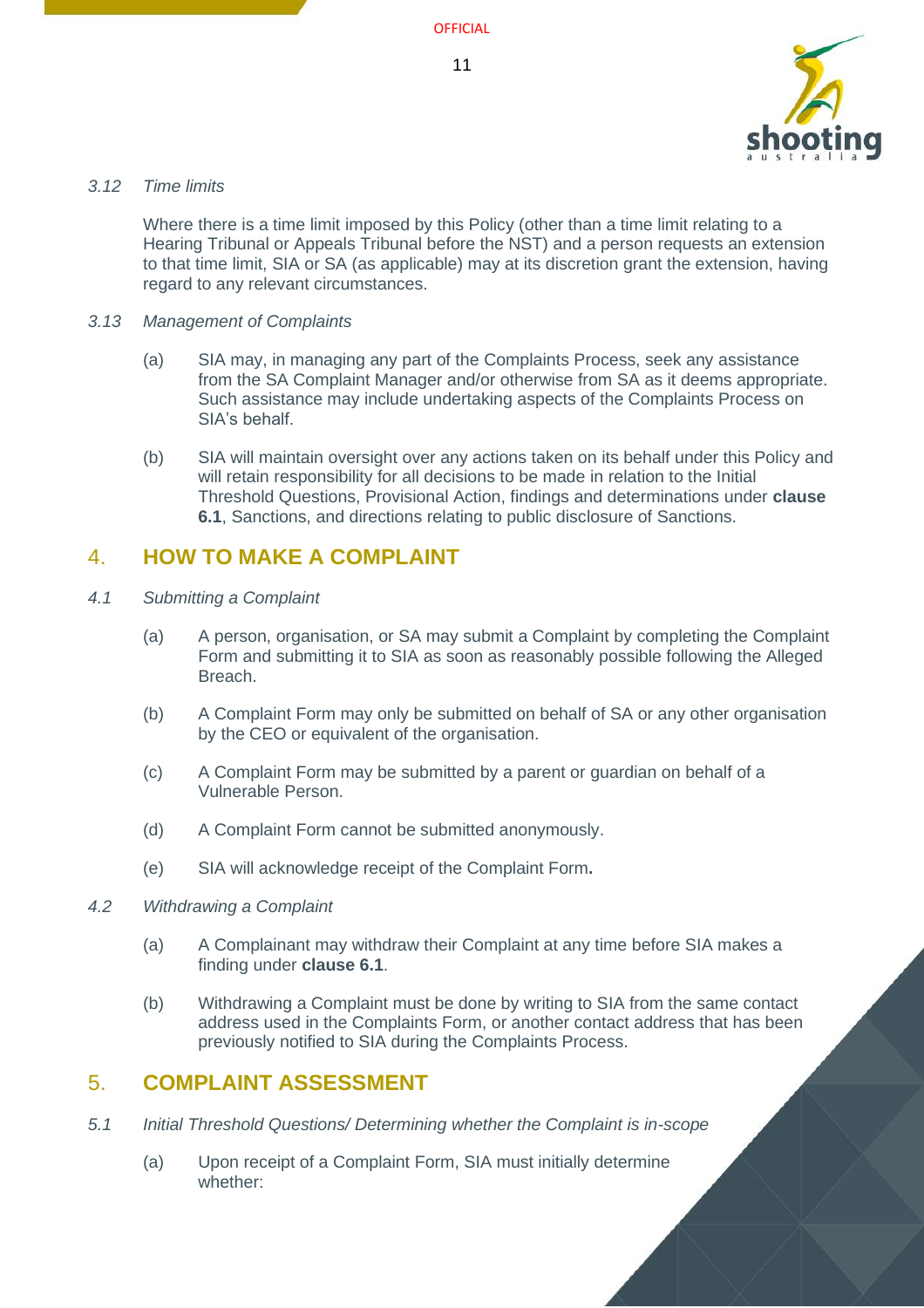

- <span id="page-11-1"></span>(i) the Complaint is a Protected Disclosure, in which case it must be dealt with under the relevant Whistleblower Policy;
- (ii) the Complaint is solely a Personal Grievance;
- (iii) the Complaint is not an Alleged Breach of an Eligible Policy;
- (iv) the Complaint is mischievous, vexatious, or knowingly untrue;
- <span id="page-11-2"></span>(v) the Respondent is not an eligible Respondent as outlined in **clause [3.5](#page-6-1)**;
- <span id="page-11-4"></span>(vi) the Complaint is primarily an Employment Matter;
- <span id="page-11-5"></span>(vii) the Complaint relates to Prohibited Conduct under an Eligible Policy which also falls under another SA policy;
- <span id="page-11-3"></span>(viii) the Complaint requires mandatory reporting to occur under Australian Child Protection Legislation or other laws, in which case SIA must do so in accordance with the Child Safeguarding Policy<sup>6</sup>; or
- (ix) the Complaint relates to Prohibited Conduct under an Eligible Policy which also falls under a Member Organisation policy.
- (b) If the Complaint falls within any of the circumstances set out in **clause [5.1\(a\)\(i\)](#page-11-1)** to **[\(v\)](#page-11-2)**, the process under this Policy is permanently discontinued.
- (c) If a Complaint falls within the circumstances set out in **clause [5.1\(a\)\(viii\)](#page-11-3)**, it will be handled in accordance with **clause [5.4](#page-13-0)**.
- (d) SIA may refer Complaints that fall under **clauses [5.1\(a\)\(i\)](#page-11-1)** to **[\(v\)](#page-11-2)** to SA or a Member Organisation to be dealt with under the appropriate process.
- (e) At SIA's discretion, Complaints that fall under **clause [5.1\(a\)\(vi\)](#page-11-4)** or **[\(vii\)](#page-11-5)** may be referred to SA to be dealt with under the appropriate process, in which case the process under this Policy is permanently discontinued, or they may be deemed to be Alleged Breaches within scope of this Policy and assessed in accordance with this Policy.
- (f) If a Complaint falls within the circumstances set out in **clause 5.1(a)(ix)**, the Complainant will be referred to the relevant Member Organisation and the process under this Policy must be permanently discontinued.
- <span id="page-11-0"></span>*5.2 Notification to Parties*
	- (a) SIA will communicate with the Complainant and the Respondent at appropriate intervals throughout the Complaints Process to keep them informed about the process until a Resolution Process has been chosen or the Complaints Process is otherwise discontinued, including:

<sup>6</sup> Refer to the "Responding to Child Abuse Allegations" attachment to the Child Safeguarding Policy.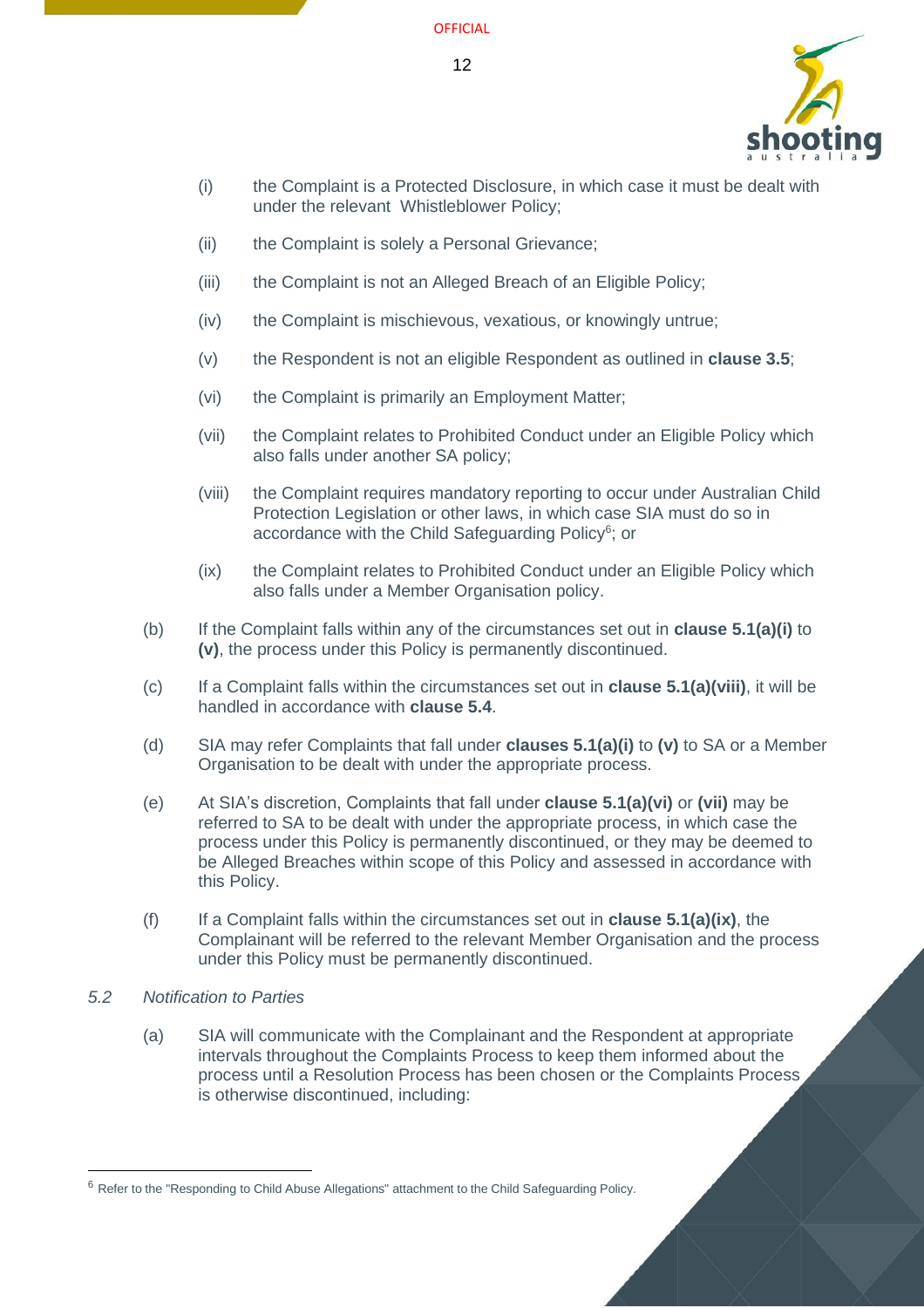

- (i) notifying the Complainant of whether the Complaint satisfies the Initial Threshold Questions, including whether it has been referred back to SA or to an external referral organisation or should be made to a Member Organisation under the Member Organisation's policies;
- (ii) after a Complaint is determined to have satisfied the Initial Threshold Questions and when SIA considers that it is appropriate to do so, notifying the Respondent that a Complaint has been made against them;
- (iii) notifying the Respondent of any Provisional Actions to be put in place;
- (iv) notifying both the Complainant and the Respondent if the Complaint is referred to Alternative Dispute Resolution under **clause [5.5](#page-13-1)**;
- (v) notifying both the Complainant and the Respondent of the Resolution Process chosen; and
- (vi) providing a Breach Notice to the Respondent.
- (b) The Respondent will not be entitled to a copy of the Complaint Form as submitted by the Complainant but will be provided with a summary of the Alleged Breach(es) and sufficient details of the Complaint to allow them to respond. Both the Complainant and the Respondent will be informed of any relevant additional information that becomes known as part of the assessment process and provided with a reasonable opportunity to respond.
- (c) SA will be responsible for communicating with the Respondent throughout the Resolution Process and will notify both the Complainant and the Respondent of the outcome of the Complaints Process when it has been finalised in accordance with **clause [10](#page-23-2)**.

#### <span id="page-12-0"></span>*5.3 Assessment*

- (a) If a Complaint is found to have met the Initial Threshold Questions and is not permanently discontinued, SIA will undertake an assessment and may collect further information to determine:
	- (i) if the Complaint is an Alleged Breach; and
	- (ii) if so, the most appropriate Resolution Process to deal with the Complaint.
- (b) An assessment may be conducted in such manner as determined by SIA in its absolute discretion. SIA may, on the basis of the assessment, make findings as to whether the Standard of Proof has been met in respect of the Alleged Breach.
- (c) This assessment may or may not involve formal interviews and collection of additional evidence at SIA's discretion.
- (d) Assessment of Complaints will be conducted by SIA in accordance with the *Australian Government Investigations Standards 2011* as updated or amended from time to time.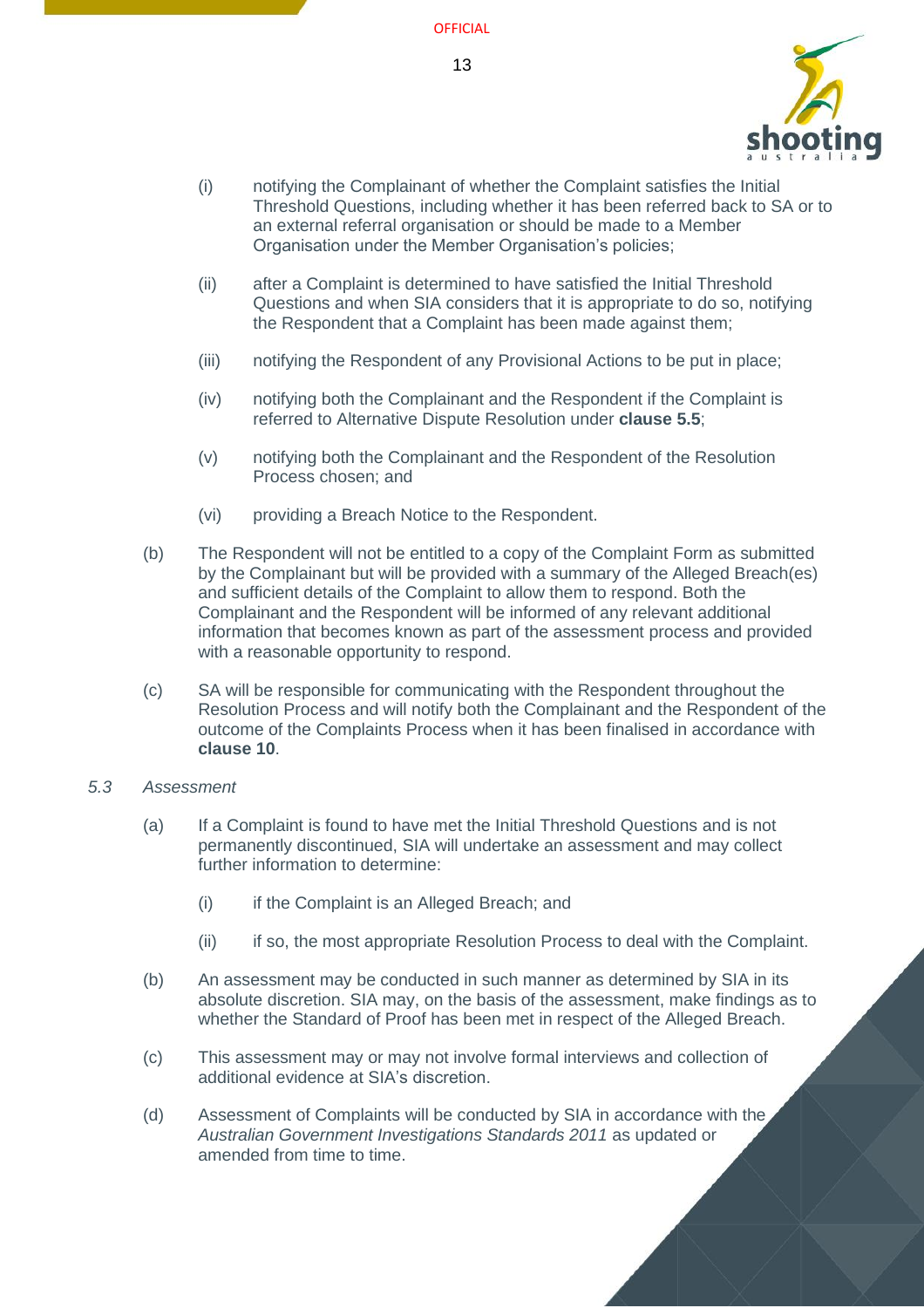

#### <span id="page-13-0"></span>*5.4 External Referral*

- (a) SIA may, at any time before or while dealing with a Complaint under this Policy, refer the Complaint to a relevant external organisation (this may include a law enforcement agency, government or regulatory authority or child protection agency).
- (b) If an external referral is made, SIA may suspend the Complaints Process pending external resolution. SIA shall inform the Complainant of any such decision unless directed not to do so by the external referral organisation.
- (c) If the Resolution Process is suspended due to an external referral, SIA must determine whether any Provisional Action should be taken against the Respondent under **clause [5.6](#page-15-0)**.
- (d) If the Complaint is not resolved by the external referral organisation and is referred back to SIA, SIA may resume the Complaints Process.

#### <span id="page-13-2"></span><span id="page-13-1"></span>*5.5 Referral to Alternative Dispute Resolution*

- (a) At any time after determining that the Complaint satisfies the Initial Threshold Questions but before making a finding in accordance with **clause 6.1**, SIA may, where it considers it appropriate to do so, refer the Complainant and the Respondent to Alternative Dispute Resolution and direct the SA Complaint Manager to coordinate the process.
- (b) SA, the Respondent or the Complainant may, at any time before a finding is made under **clause [6.1](#page-16-1)**, request that SIA refer a matter to Alternative Dispute Resolution and SIA may refer the matter under **clause [5.5\(a\)](#page-13-2)** if it considers it appropriate to do so.
- (c) An Alternative Dispute Resolution process may include:
	- (i) Mediation;
	- (ii) Conciliation; or
	- (iii) Case Appraisal (only at the NST).
- (d) In accordance with **clause [5.5](#page-13-1)[\(e\)](#page-14-0)**, the Alternative Dispute Resolution process will be facilitated by:
	- (i) The NST if the Alternative Dispute Resolution process can be facilitated by the NST;
	- (ii) Where the Alternative Dispute Resolution process cannot be facilitated by the NST, by:
		- (A) SA; or
		- (B) An independent third-party provider.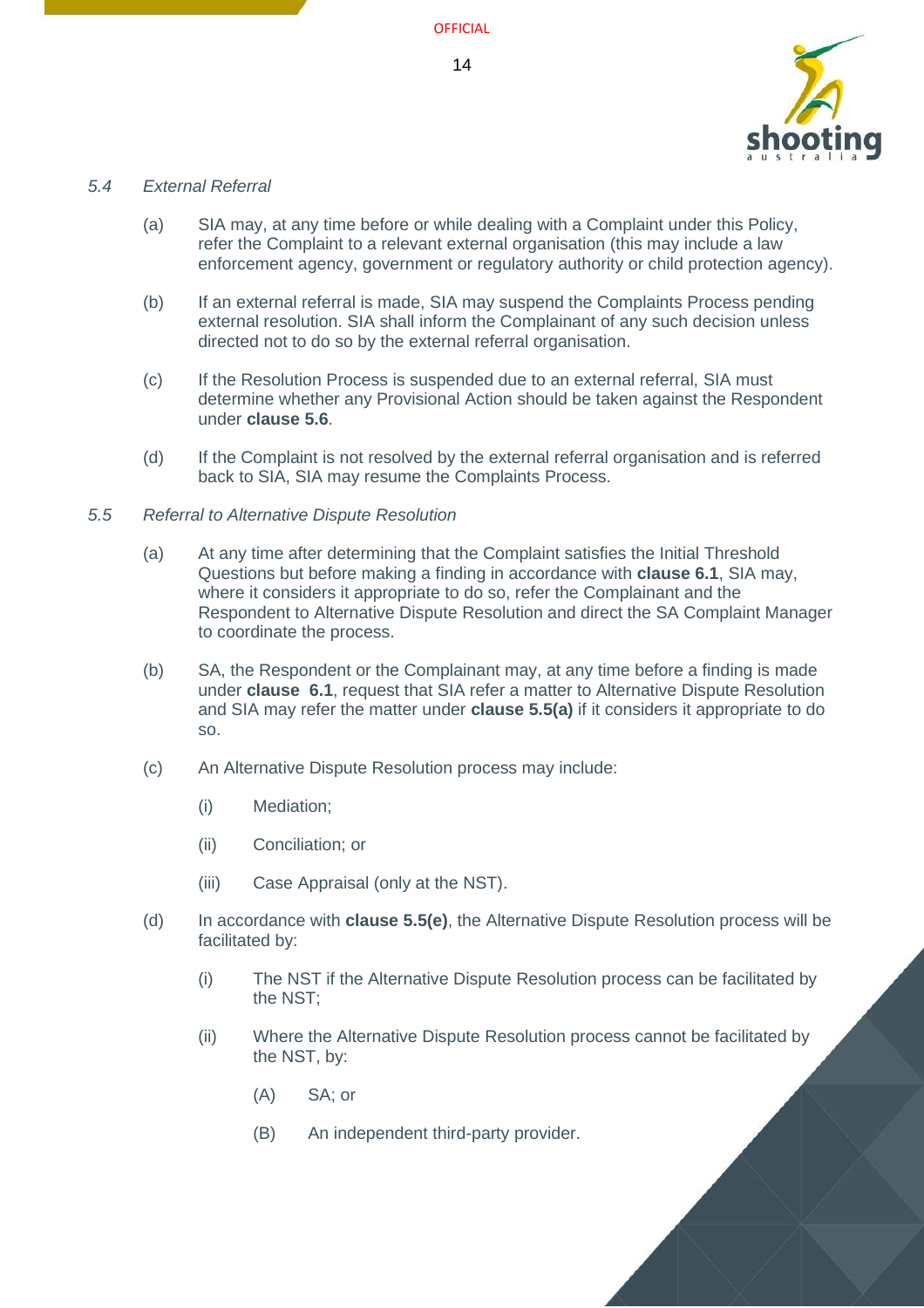

- <span id="page-14-0"></span>(e) In order to implement the Alternative Dispute Resolution process, the SA Complaint Manager will:
	- (i) if the matter is an NST Eligible Matter, make an application to the NST for mediation, conciliation, or case appraisal of the Alleged Breach;
	- (ii) if the matter is neither an NST Eligible or NST Excluded Matter, apply to the NST CEO for approval of the dispute to be referred to the NST for Alternative Dispute Resolution, failing which it will be dealt with under (iii); or
	- (iii) refer the Complaint to Alternative Dispute Resolution facilitated by SA or a third-party provider.
- (f) The parties to an Alternative Dispute Resolution process will be the Complainant, the Respondent, and SA (the Parties). Additional persons may participate in exceptional circumstances and only if the facilitator of the Alternative Dispute Resolution process deems it appropriate.
- (g) The Parties are required to participate in the Alternative Dispute Resolution process in good faith.
- (h) Where the Alternative Dispute Resolution process is facilitated by the NST:
	- (i) SA is responsible for making the application and paying the application fee; and
	- (ii) the procedure will be in accordance with the NST Legislation.
- (i) Where the Alternative Dispute Resolution process is facilitated by SA or a third-party provider:
	- (i) SA is responsible for paying the appointed facilitator's fee, if any; and
	- (ii) the procedure will be in accordance with the rules prescribed by those bodies, as the case may be.
- (j) An Alleged Breach will be finalised through Alternative Dispute Resolution where SA, the Complainant and the Respondent execute a written agreement as to an outcome.
- (k) If the Complaint of an Alleged Breach is resolved through Alternative Dispute Resolution, the SA Complaint Manager must proceed to finalising the complaint in accordance with **clause [10](#page-23-2)**.
- (l) If:
	- (i) either the Complainant or the Respondent fails and/or refuses to participate in the Alternative Dispute Resolution Process; or
	- (ii) Alternative Dispute Resolution does not resolve the Complaint,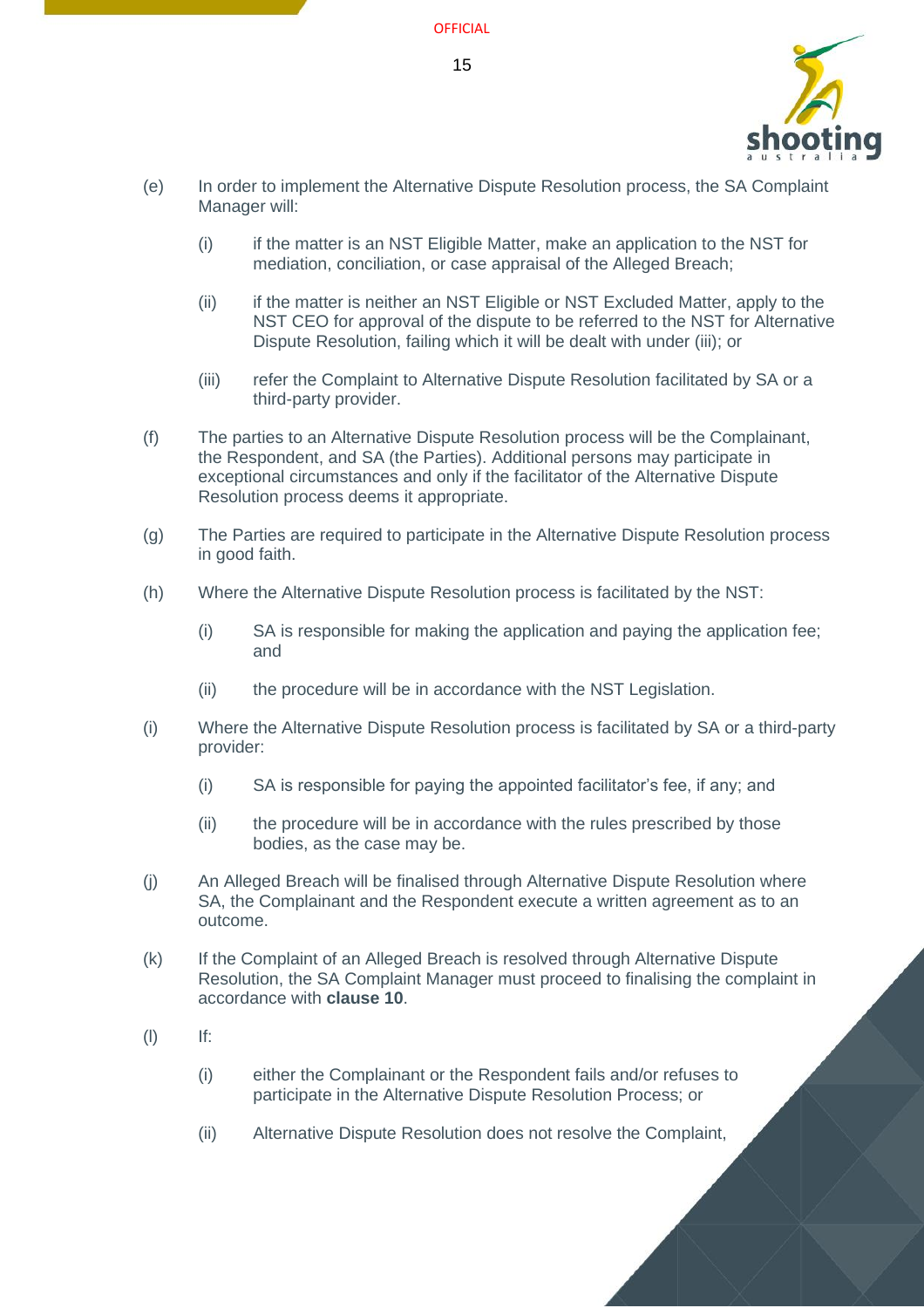

the SA Complaint Manager must refer the Alleged Breach back to SIA, who will resume the Complaints Process.

#### <span id="page-15-0"></span>*5.6 Provisional Action*

- (a) Where the Alleged Breach involves behaviour that:
	- (i) may be "Prohibited Conduct" under the Child Safeguarding Policy; and/or
	- (ii) has or may result in, serious criminal charges<sup>7</sup> being laid against the Respondent; and/or
	- (iii) suggests there is a further or ongoing risk of harm being suffered by one or more persons involved in the Sport,

SIA, in its absolute discretion, will determine whether any Provisional Action(s) will be taken.

- (b) Provisional Action includes, but is not limited to, suspension, restriction of duties or temporary redeployment, suspension or restriction of rights, privileges and benefits, or any other action(s) at the discretion of SIA, including seeking advice from SA.
- (c) SIA will notify the SA Complaint Manager of any Provisional Action to be imposed on a Respondent and the SA Complaint Manager will ensure that the SA implements the Provisional Action as soon as reasonably possible.
- (d) If Provisional Action is imposed a Respondent may seek to have that decision reviewed only by an expedited hearing convened in accordance with **clause [8](#page-20-0)**. An expedited hearing convened under this clause shall only consider the decision to impose the Provisional Action and will not consider the merits of the Complaint.

#### <span id="page-15-1"></span>*5.7 Unreasonable demands/behaviours*

- (a) Where a Complainant makes unreasonable demands or exhibits unreasonable behaviour, such as:
	- (i) raising the same issues, which have previously been reported, without presenting new evidence;
	- (ii) unreasonable persistence regarding outcomes;
	- (iii) unreasonable demands relating to timeframes for resolutions;
	- (iv) being rude, aggressive, or abusive towards SIA or SA staff,

 $7$  A "serious criminal charge" is a charge under any Commonwealth or State/Territory criminal law that is punishable by imprisonment for a maximum period of five years or more. Such offences include (but are not limited to) recklessly, negligently, or intentionally causing injury, indecent assault, theft, possession of child pornography, manslaughter, rape, sexual penetration of a child, sexual assault, drug trafficking,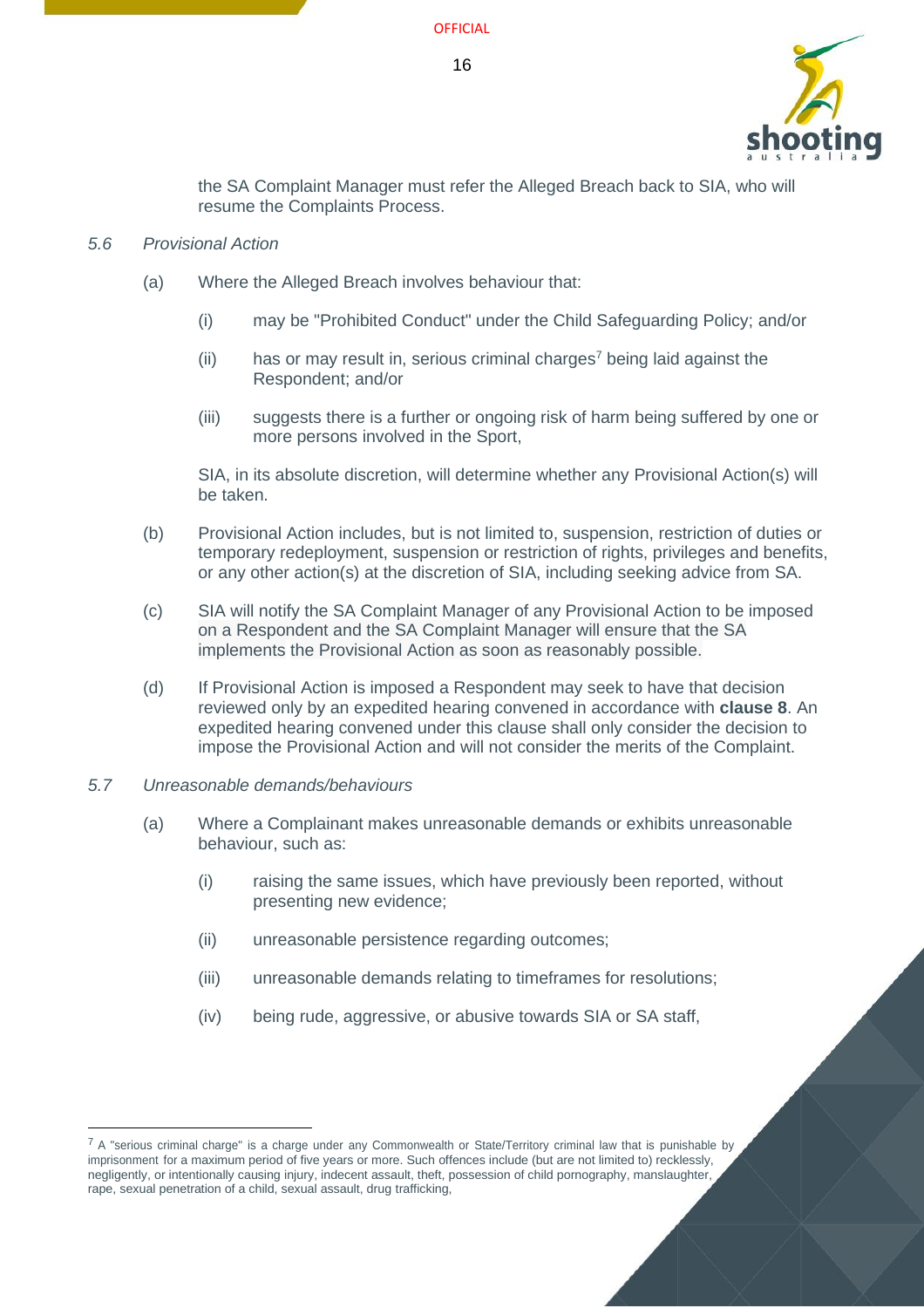

Complaints may not be acknowledged and SA or SIA may exercise discretion to minimise or control its dealings with the Complainant. The Complainant will be given clear advice and reasons why.

# <span id="page-16-0"></span>6. **ASSESSMENT FINDINGS AND DETERMINATION**

- <span id="page-16-1"></span>*6.1 Findings and Determination of SIA*
	- (a) After conducting its Assessment of a Complaint under **clause [5.3](#page-12-0)**, SIA will:
		- (i) make findings as to whether, to the requisite Standard of Proof, the Alleged Breach is:
			- (A) substantiated;
			- (B) unsubstantiated; or
			- (C) unable to be substantiated.
		- (ii) determine the Resolution Process to be applied, which will be:
			- (A) No Further Action; or
			- (B) Breach Notice.
	- (b) SIA will notify the Complainant, the SA Complaint Manager and the Respondent of its findings and determination under this clause.
- <span id="page-16-9"></span><span id="page-16-7"></span><span id="page-16-6"></span><span id="page-16-2"></span>*6.2 SA to manage Resolution Process*
	- (a) SA must implement the Resolution Process as determined by SIA.
	- (b) The SA Complaint Manager is responsible for communicating with the Complainant, Respondent, SIA and SA and for ensuring that the Resolution Process is implemented.

# <span id="page-16-3"></span>7. **RESOLUTION PROCESS**

<span id="page-16-4"></span>*7.1 No Further Action*

Where SIA has made a determination of No Further Action and has notified the parties of this determination under **clause [6.1\(a\)\(ii\)\(A\)](#page-16-6)**, the SA Complaint Manager:

- (a) is not required to also notify the Parties of this outcome under **clause [5.2](#page-11-0)**; and
- (b) shall keep a record of the Complaint as per **clause [10.3](#page-24-0)**.
- <span id="page-16-8"></span><span id="page-16-5"></span>*7.2 Breach Notice*
	- (a) Where SIA has made a determination of Breach Notice and has notified the parties of this determination under **clause [6.1\(a\)\(ii\)\(B\)](#page-16-7)**, SIA will make a recommendation to SA as to: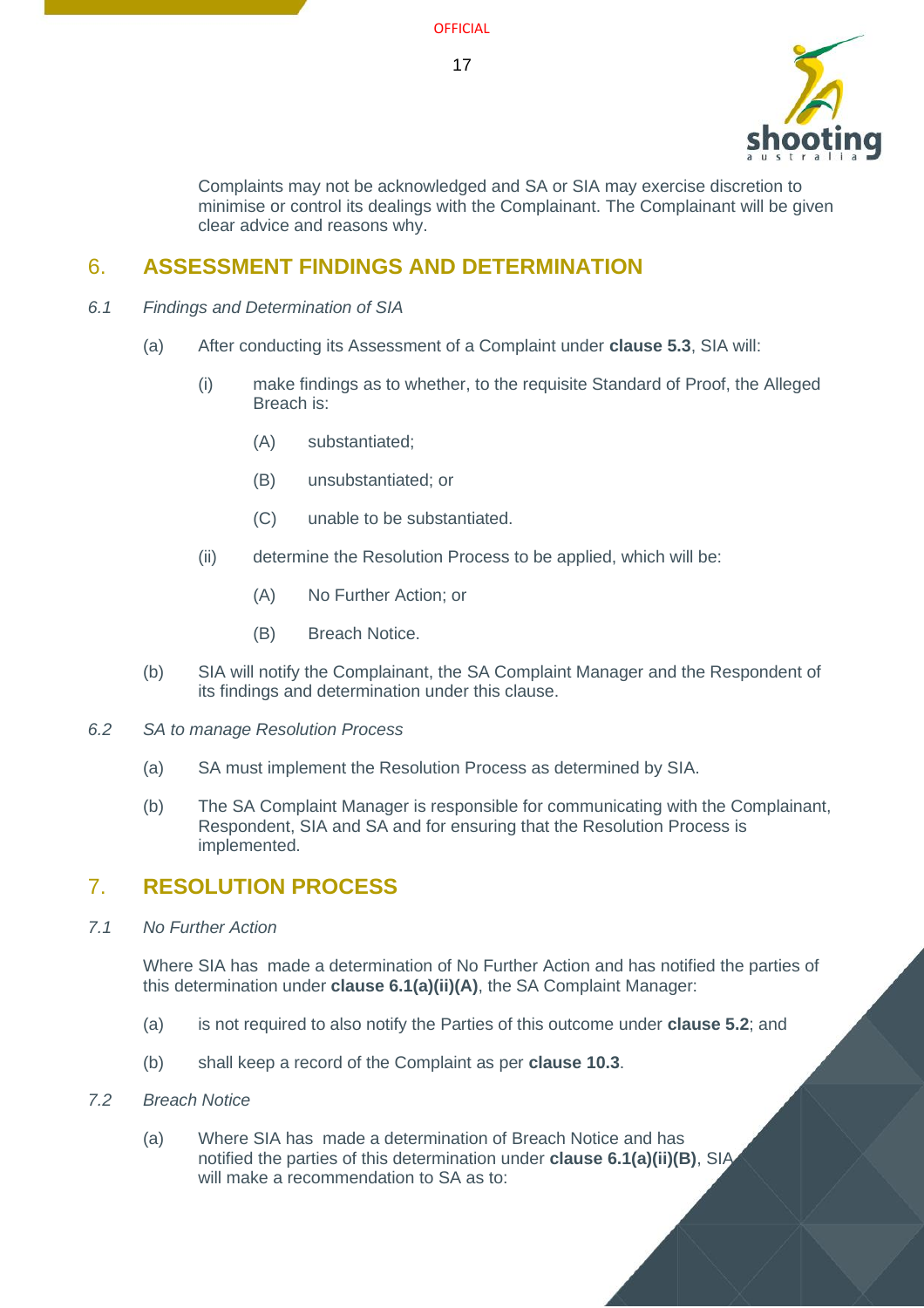

- (i) the Alleged Breach;
- (ii) whether or not a Sanction is to be imposed on the Respondent and if so, the Sanction;
- (iii) whether or not a reduced Sanction should be offered to the Respondent, and if so, the reduced Sanction; and
- (iv) whether or not the Sanction is to be publicly disclosed in accordance with **clause [3.8](#page-8-0)**.
- (b) SA will adopt and implement SIA's recommendation under **clause [7.2\(a\)](#page-16-8)**.
- (c) SIA will then issue the Respondent with a Breach Notice. The Breach Notice will:
	- (i) notify the Respondent of the Alleged Breach, including the alleged conduct and relevant section(s) of the Eligible Policy;
	- (ii) state the proposed Sanction for the Alleged Breach, and if applicable, any proposed discounted Sanction;
	- (iii) state that the Sanction is to be publicly disclosed (if applicable);
	- (iv) state that the Respondent has a right to a hearing in relation to the Alleged Breach and/or the proposed Sanction;
	- (v) state that the Respondent may admit the Alleged Breach, waive their right to a hearing and accept the proposed Sanction or the proposed discounted Sanction (if applicable);
	- (vi) state that if the Respondent does not respond within 14 days of receipt of the Breach Notice, they will be deemed to have admitted the Alleged Breach, waived their right to a hearing and accepted the proposed Sanction;
	- (vii) state that any response to the Breach Notice must be made to SA, and provide the Respondent with the contact details of the SA Complaint Manager; and
	- (viii) be provided to the Respondent, and SA.
- <span id="page-17-0"></span>(d) In response to a Breach Notice, a Respondent may:
	- (i) admit the Alleged Breach, waive their right to a hearing and accept the proposed Sanction or proposed reduced Sanction (if applicable);
	- (ii) dispute the Alleged Breach and/or the proposed Sanction, in which case the Alleged Breach will be referred to a Hearing Tribunal under this Policy; or
	- (iii) not respond, in which case they will be deemed to have admitted the Alleged Breach, waived their right to a hearing and accepted the proposed Sanction.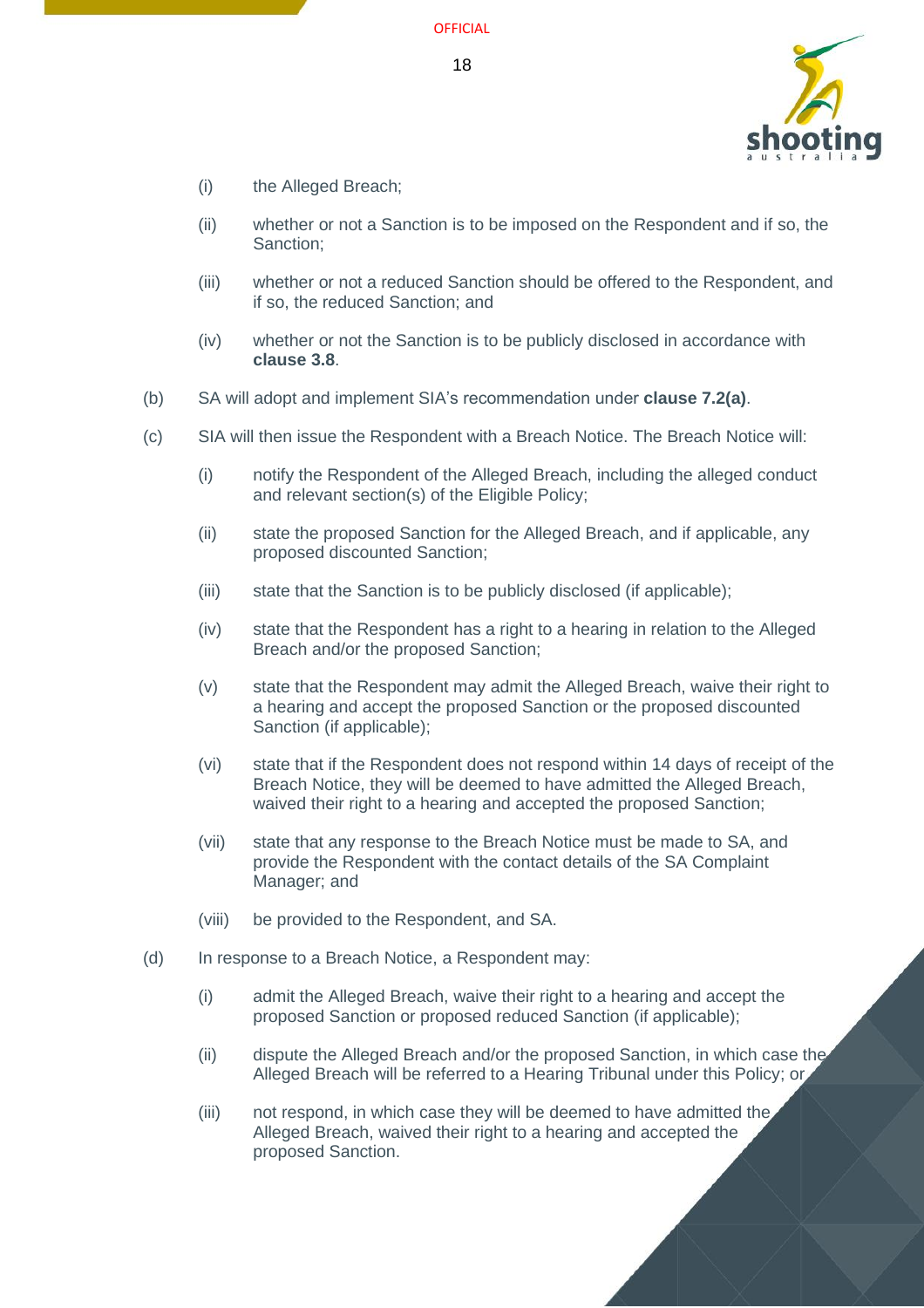

(iv) A Respondent has 14 days from receipt of the Breach Notice to notify the SA Complaints Manager of their decision.

#### <span id="page-18-0"></span>*7.3 Resolution without a hearing*

Where a Respondent admits the Alleged Breach (thereafter, a Breach), waives their right to a hearing and accepts the Sanction, or is deemed to have done so, the SA Complaint Manager must take all necessary steps to impose and implement the Sanction (if applicable), and proceed to finalising the Complaint in accordance with **clause [10](#page-23-2)**.

#### <span id="page-18-1"></span>*7.4 Referral to a hearing*

- (a) If the Respondent disputes the Alleged Breach and/or Sanction, the SA Complaint Manager must:
	- (i) if an NST Eligible Matter, refer the Alleged Breach to the NST General Division for arbitration;
	- (ii) if neither an NST Eligible or NST Excluded Matter, apply to the NST CEO for approval for the matter to be arbitrated in the NST General Division, failing which it must be dealt with under (iii); or
	- (iii) refer the Alleged Breach to an Internal Hearing Tribunal.
- (b) If SA is a Respondent, the SA Complaint Manager will in the first instance apply to the NST General Division for arbitration either under (ii) or (iii).
- (c) Where an application to the NST for arbitration is made, SA is responsible for making the application and paying any application and service fees to the NST, even if the matter has been delegated under **clause [6.2\(b\)](#page-16-9)**. The charges may be apportioned in accordance with the NST Legislation.
- (d) The SA Complaint Manager must notify SIA if the matter is referred to a hearing under this clause.

#### <span id="page-18-2"></span>*7.5 Sanctions*

- (a) Where a Respondent is found to have committed a Breach of an Eligible Policy, SIA, or a Hearing Tribunal (if applicable) may determine to impose a Sanction on that Respondent.
- (b) The Sanction may include any of the following measures (but is not limited to these measures), or any combination of such:
	- (i) a reprimand or warning;
	- (ii) verbal or written apology;
	- (iii) direction to attend counselling or training to address their behaviour;
	- (iv) suspended Sanction and/or good behaviour period;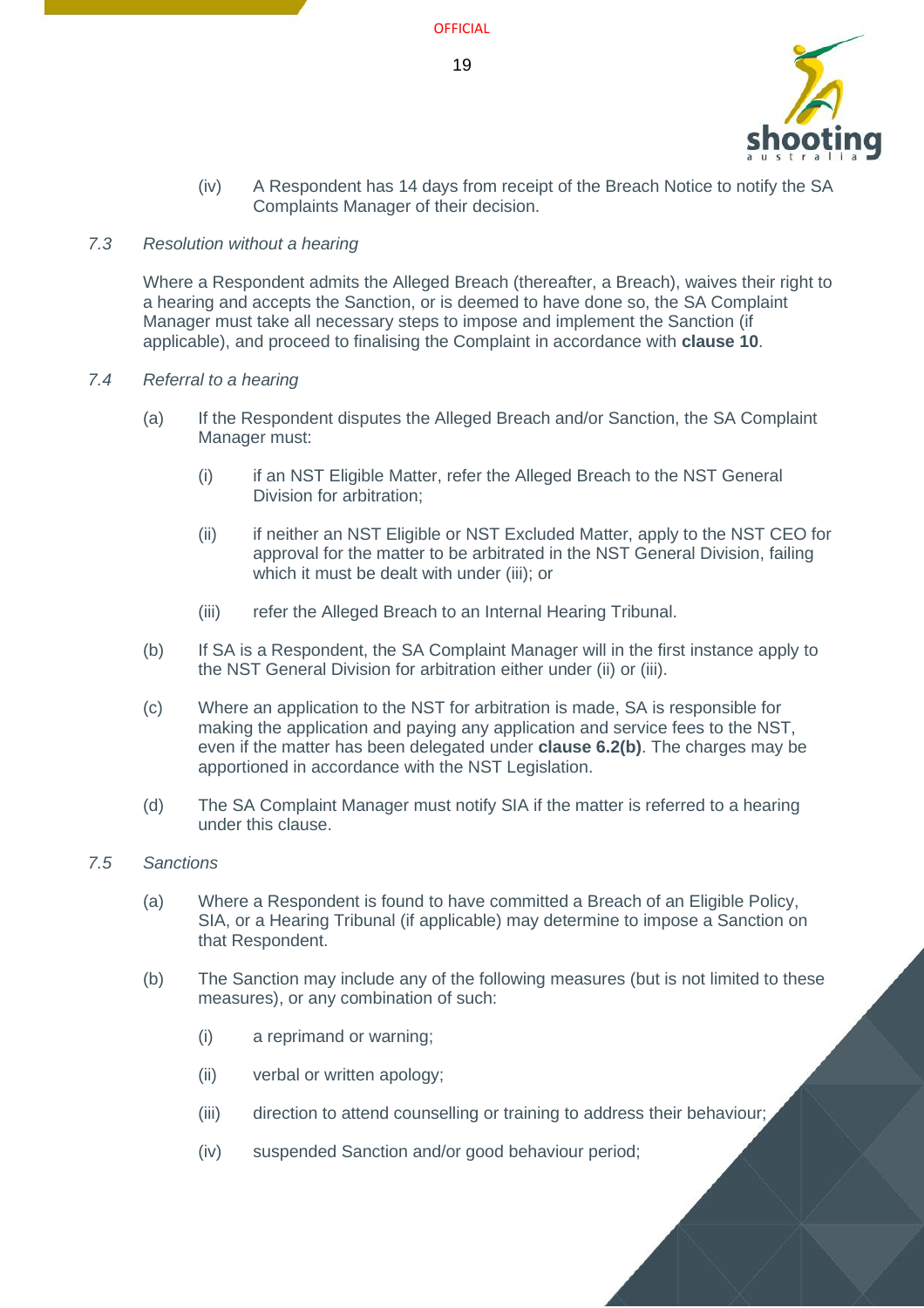

- (v) removal of accreditation;
- (vi) removal or withdrawal of awards or achievements (such as life membership);
- (vii) exclusion from a particular event or events, competition, or activity;
- (viii) suspension of membership from SA;
- (ix) suspension from Activities;
- (x) suspension and/or termination of any rights, privileges and benefits provided by SA;
- (xi) expulsion from SA; and
- (xii) any other form of discipline that is considered appropriate.
- (c) SIA or a Hearing Tribunal (if applicable) have absolute discretion to determine the appropriate Sanction, including as to whether a combination of measures is to be imposed, and the terms and the period of any measures, subject to **clause [7.5\(d\)](#page-19-0)**.
- <span id="page-19-0"></span>(d) A financial penalty may only be imposed as or as part of a Sanction where the Respondent is an incorporated entity.
- (e) The following factors will be considered when determining the appropriate Sanction:
	- (i) the nature and seriousness of the behaviour or incidents;
	- (ii) the considerations (if any) of the Complainant;
	- (iii) the contrition, or lack thereof, of the Respondent;
	- (iv) any Provisional Action taken in relation to the Breach;
	- (v) the effect of the Sanction on a Respondent including any personal, professional, or financial consequences;
	- (vi) if there have been relevant prior warnings or disciplinary action against the Respondent; and
	- (vii) if there are any mitigating circumstances.
- (f) If there is more than one Breach of an Eligible Policy, where appropriate, the Sanction may be imposed having regard to all of the Breaches considered together, and the seriousness of the overall conduct in question.
- (g) Sanctions imposed under this Policy shall commence from the date of the decision, unless otherwise directed.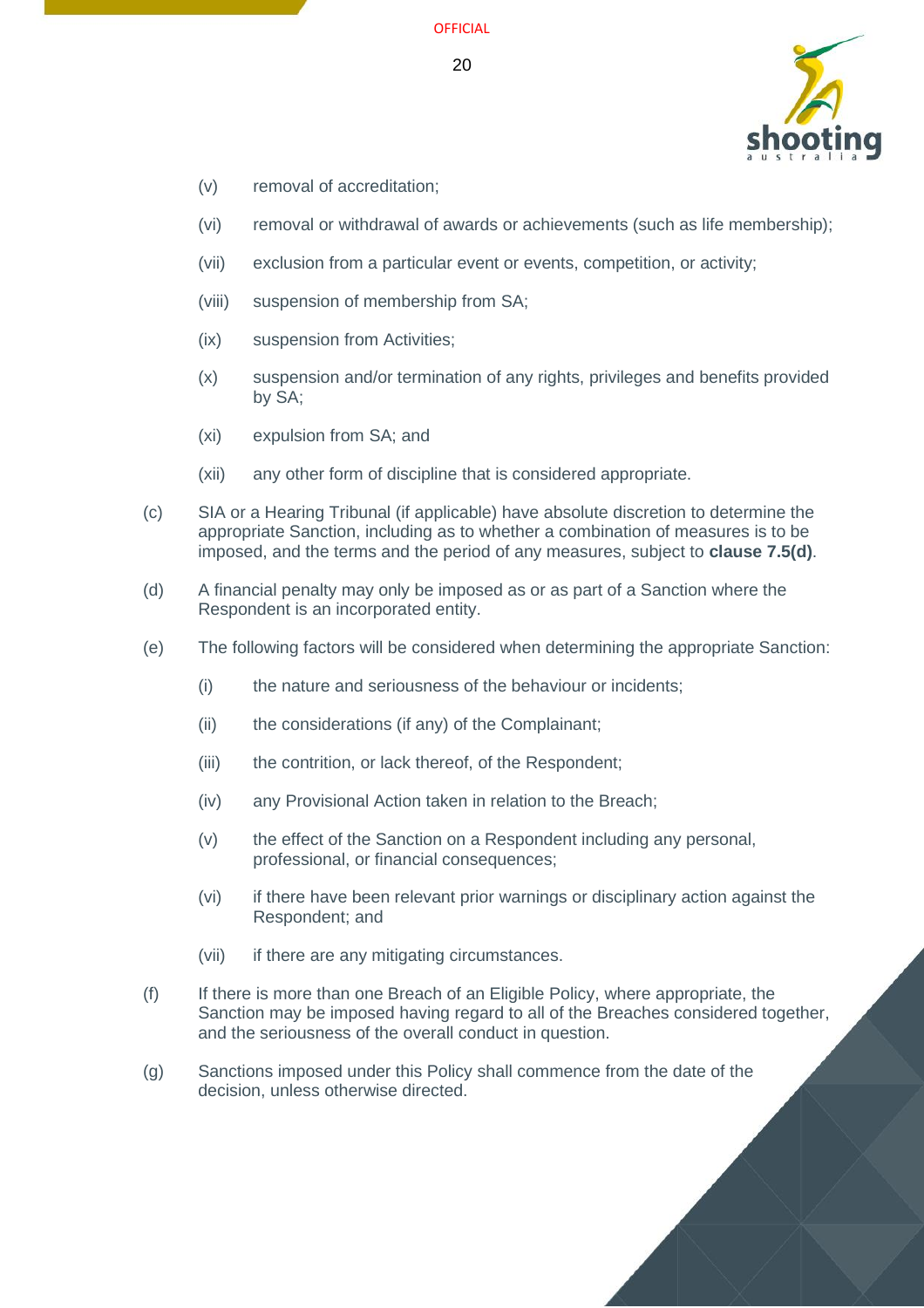

# <span id="page-20-0"></span>8. **HEARING TRIBUNALS**

- <span id="page-20-9"></span><span id="page-20-1"></span>*8.1 Arbitration in the NST*
	- (a) If arbitration is sought in the NST General Division, the NST will:
		- (i) determine whether the Provisional Action imposed is disproportionate; or
		- (ii) arbitrate the Alleged Breach and determine whether a Sanction be imposed, and if so, what Sanction, in accordance with **clause [7.5](#page-18-2)**.
	- (b) The procedure for an arbitration in the NST will be in accordance with the NST Legislation.
- <span id="page-20-10"></span><span id="page-20-7"></span><span id="page-20-5"></span><span id="page-20-2"></span>*8.2 Internal Hearing Tribunal*
	- (a) If an Internal Hearing Tribunal is required under **clause [7.4](#page-18-1)**, the SA Complaint Manager must convene a Hearing Tribunal to:
		- (i) determine whether the Provisional Action imposed is disproportionate; or
		- (ii) arbitrate the Alleged Breach and determine whether a Sanction be imposed, and if so, what Sanction, in accordance with **clause [7.5](#page-18-2)**.
	- (b) An Internal Hearing Tribunal convened under this clause will comply with the Tribunal Procedure in **Schedule 1**.
- <span id="page-20-8"></span><span id="page-20-6"></span><span id="page-20-3"></span>*8.3 Parties and right to attend hearings*
	- (a) The parties to a proceeding will be:
		- (i) SA; and
		- (ii) the Respondent.
	- (b) If the Hearing Tribunal is an Internal Hearing Tribunal, SIA shall have a right to attend hearings as an observer and, where agreed between SA and SIA, to act on behalf of SA as its agent in the proceedings.
	- (c) If the Hearing Tribunal is the NST:
		- (i) the NST Member may, at their discretion, allow any person who may have a relevant interest in the dispute to participate in the proceeding; and
		- (ii) SIA shall have a right to attend hearings as an observer and, where agreed between SA and SIA, to act on behalf of SA as its agent in the proceedings.

#### <span id="page-20-4"></span>*8.4 Notification of Hearing Tribunal decision*

The Hearing Tribunal will notify the parties to the proceeding of the decision in accordance with its relevant procedures, after which the SA Complaint Manager will: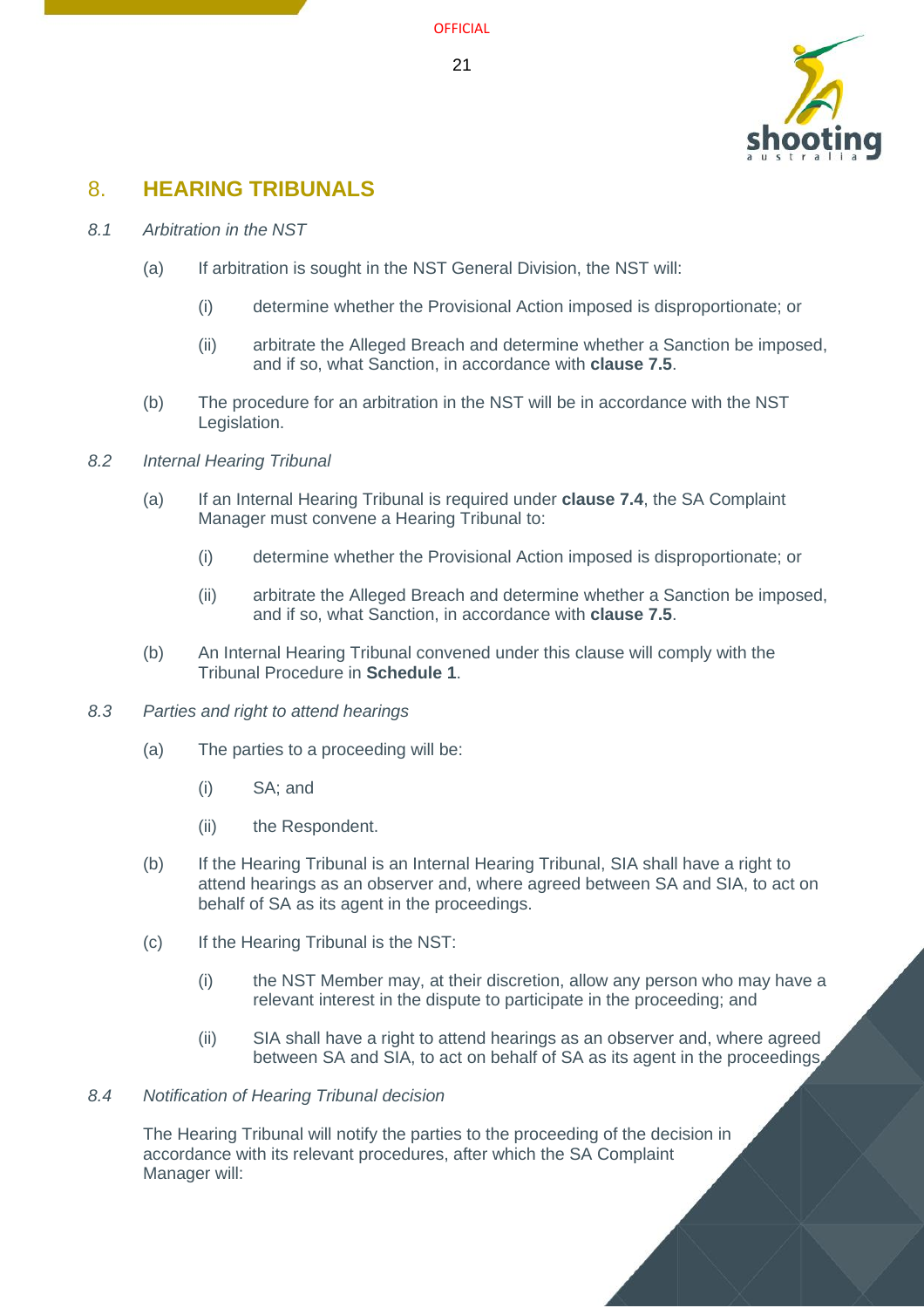

- (a) notify and provide a copy of the decision to SIA (if not already done); and
- (b) subject to any appeal under **clause 9**[, p](#page-21-0)roceed with finalising the Complaint in accordance with **clause [10](#page-23-2)**.

# <span id="page-21-0"></span>9. **APPEALS**

- <span id="page-21-1"></span>*9.1 Decisions subject to appeal*
	- (a) A decision of a Hearing Tribunal under **clauses [8.1\(a\)\(ii\)](#page-20-7)** or **[8.2\(a\)\(ii\)](#page-20-8)** may be appealed as set out in this **clause [9](#page-21-0)**.
	- (b) A decision of a Hearing Tribunal under **clauses [8.1\(a\)\(i\) o](#page-20-9)r [8.2\(a\)\(i\)](#page-20-10)** is not subject to appeal.
- <span id="page-21-2"></span>*9.2 Persons entitled to appeal*
	- (a) The following persons are entitled to appeal a decision of a Hearing Tribunal under **clauses [8.1\(a\)\(ii\)](#page-20-7)** and **[8.2\(a\)\(ii\)](#page-20-8)** of this Policy:
		- (i) SA; and
		- (ii) the Respondent,

(each an Appellant).

<span id="page-21-5"></span><span id="page-21-3"></span>*9.3 Grounds of appeal*

The decision of a Hearing Tribunal can only be appealed on the following Grounds of Appeal:

- (a) the Hearing Tribunal failed to abide by this Policy or to properly apply the relevant Eligible Policy and such failure resulted in a denial of natural justice; and/or
- (b) no reasonable decision maker in the position of the Hearing Tribunal, based on the material before them, could reasonably make such a decision.
- <span id="page-21-4"></span>*9.4 Notice of appeal*
	- (a) To submit a valid Notice of Appeal, an Appellant must, within 14 days of the date of receipt of the decision made by the Hearing Tribunal:
		- (i) if the Hearing Tribunal was the NST General Division:
			- (A) lodge an 'Application for an Appeal' form with the NST, which must state in full their Grounds of Appeal;
			- (B) pay the requisite application fee; and
			- (C) serve, by email, by post, or physically, on the other party to the appeal a copy of the 'Application for an Appeal'; or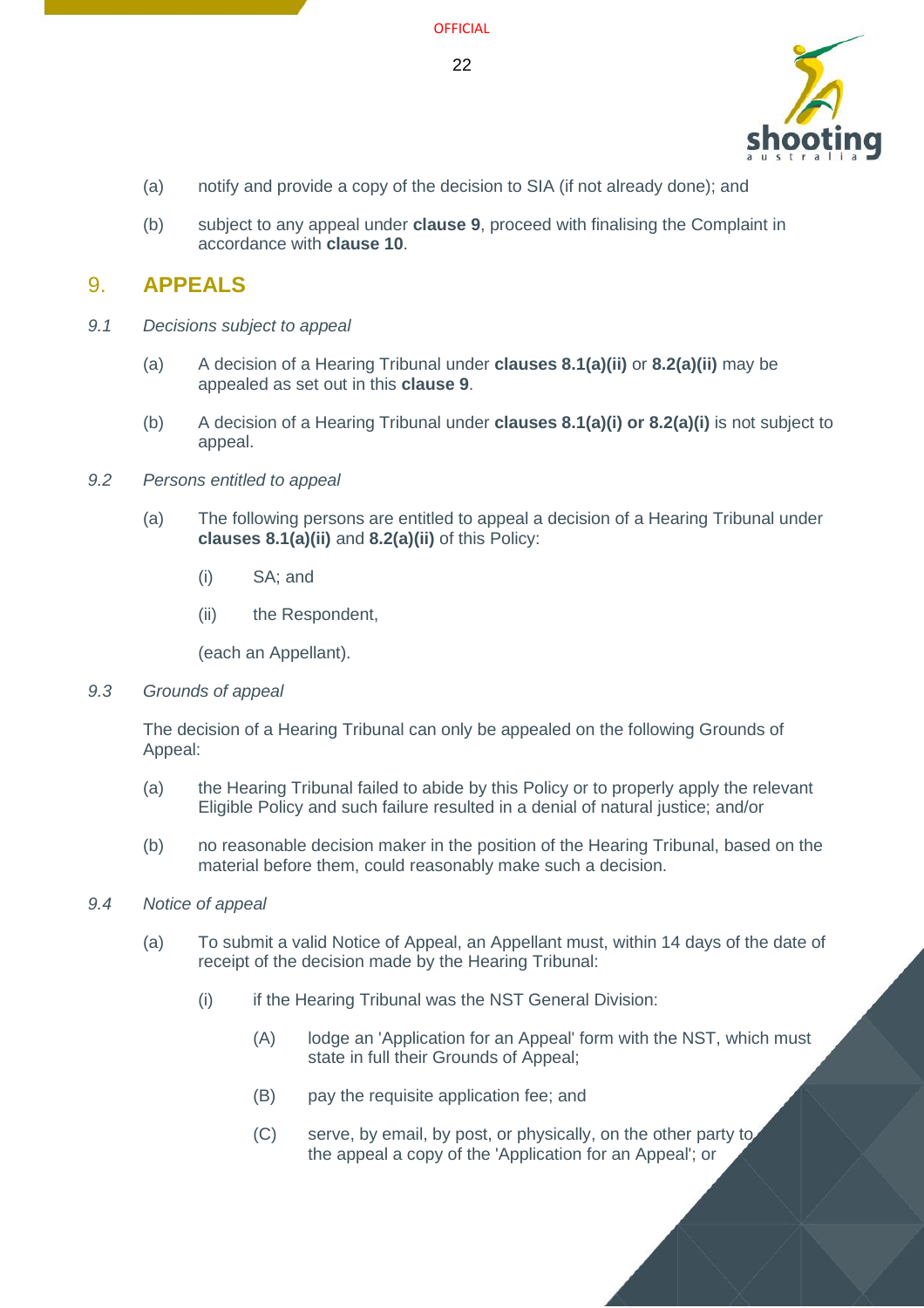

- <span id="page-22-2"></span>(ii) if the Hearing Tribunal was an Internal Hearing Tribunal:
	- (A) if the Alleged Breach is an NST Excluded Matter:
		- (1) lodge with the SA Complaint Manager the Notice of Appeal stating they wish to appeal, which states in full their Grounds of Appeal, including any relevant documents as annexures;
		- (2) pay the appeal fee as set from time to time by SA; and
		- (3) serve, by email, by post, or physically, on the other party to the appeal a copy of the Notice of Appeal on the other parties; or
	- (B) if the Alleged Breach is at the SA level and is either an NST Eligible Matter, or neither an NST Eligible Matter or NST Excluded Matter:
		- (1) lodge an 'Application for an Appeal' form with the NST, which must state in full their Grounds of Appeal;
		- (2) pay the requisite application fee; and
		- (3) serve, by email, by post, or physically, on the other party to the appeal a copy of the 'Application for an Appeal',

#### (together, **a Notice of Appeal**).

- <span id="page-22-3"></span>(b) If an appeal is lodged under:
	- (i) **clause [9.4\(a\)\(ii\)\(A\)](#page-22-2)**, the matter must be dealt with by an Internal Appeals Tribunal; or
	- (ii) **clause [9.4\(a\)\(ii\)\(B\)](#page-22-3)** and it is neither an NST Eligible or NST Excluded Matter, SA may apply to the NST CEO for approval, and if the NST CEO does not approve the matter, it must be dealt with by an Internal Appeals Tribunal; or
	- (iii) **clause [9.4\(a\)\(ii\)\(B\)](#page-22-3)** and it is an NST Eligible Matter, it must be dealt with by the NST Appeals Division.
- <span id="page-22-0"></span>*9.5 Appeals in the NST Appeals Division*
	- (a) If an Appellant lodges a valid Notice of Appeal in the NST Appeals Division, the NST will determine the matter.
	- (b) The procedure for an appeal in the NST Appeals Divisions will be in accordance with **clause [9.4](#page-21-4)** and the NST Legislation.
- <span id="page-22-1"></span>*9.6 Internal Appeals Tribunal*
	- (a) If an Appellant lodges a valid Notice of Appeal to be dealt with by an Internal Appeals Tribunal, the Internal Appeals Tribunal will determine the matter.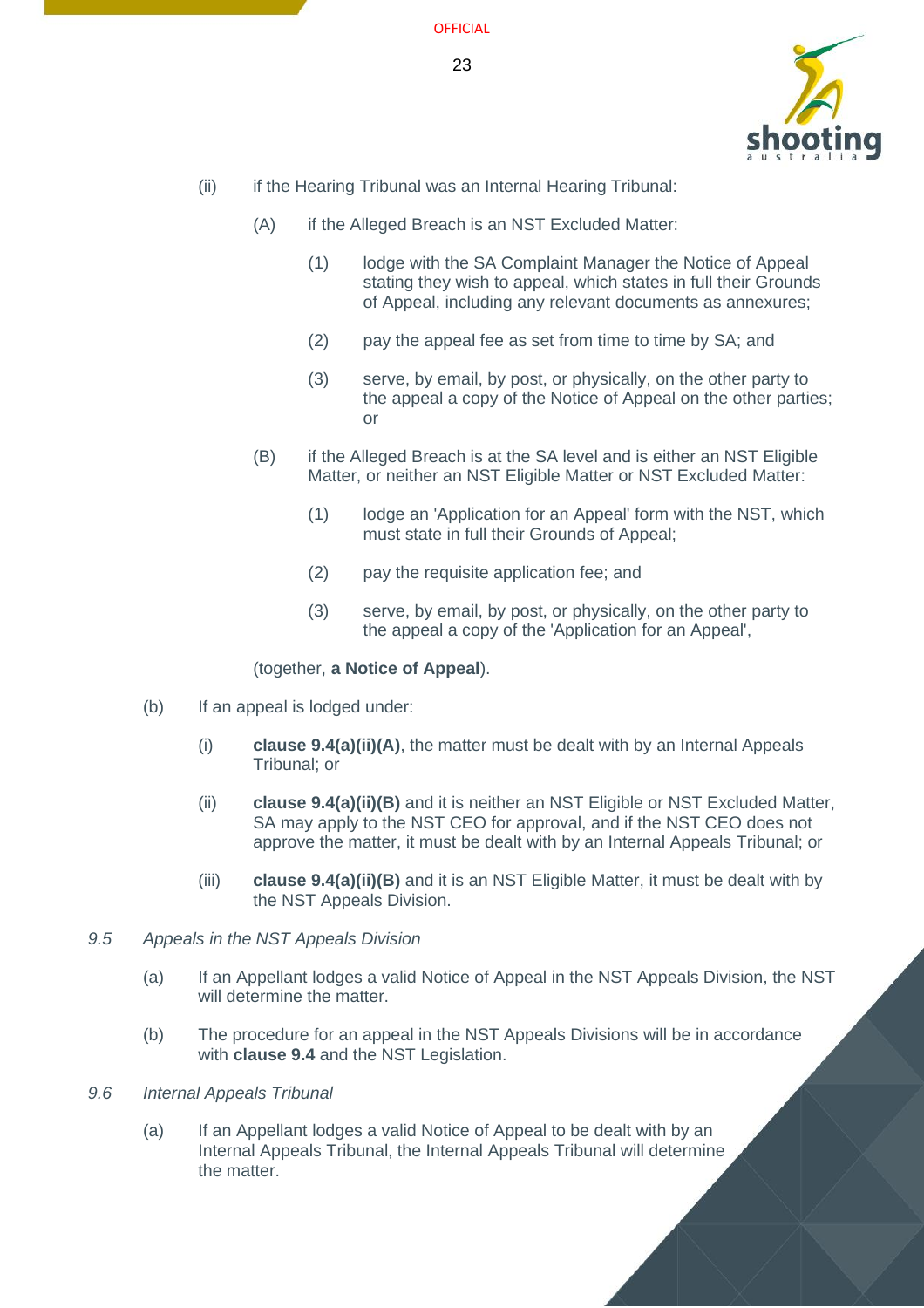

(b) The procedure for an appeal in an Internal Appeals Tribunal will be in accordance with **clause [9.4](#page-21-4)** and **[Schedule 2](#page-32-1)**.

#### <span id="page-23-0"></span>*9.7 Determination for Appeal Tribunal*

The Appeals Tribunal's arbitration of the appeal:

- (a) must determine, to the Standard of Proof, whether one or both Grounds of Appeal (as applicable) are proven, and must not rehear the matter or the facts of the Alleged Breach; and
- (b) may result in the Appeals Tribunal removing, or altering the Sanction imposed on a Respondent, in accordance with **clause [7.5](#page-18-2)**.

#### <span id="page-23-1"></span>*9.8 Notification of Appeal Tribunal decision*

The Appeal Tribunal will notify the parties to the proceeding of the decision in accordance with its relevant procedures, after which the SA Complaint Manager will:

- (a) notify and provide a copy of the decision to SIA (if not already done); and
- (b) proceed to finalising the Complaint in accordance with **clause [10](#page-23-2)**.

# <span id="page-23-2"></span>10. **FINALISING COMPLAINTS**

#### <span id="page-23-3"></span>*10.1 Finalisation of Resolution Process*

- (a) A Resolution Process will be finalised, and an outcome reached when:
	- (i) No Further Action when SIA notifies the relevant parties of its determination under **clause [6.1](#page-16-1)**;
	- (ii) Breach Notice where the Respondent admits the Alleged Breach, waives their right to a hearing and accepts the Sanction, or is deemed to have done so under **clause [7.2\(d\)](#page-17-0)**;
	- (iii) Hearing Tribunal where the parties to the proceeding are notified of the decision and no appeal has been filed; or
	- (iv) Appeal Tribunal where the parties to the proceeding are notified of the decision.
- (b) Once the applicable Resolution Process (including any appeal) under this Policy has concluded, the decision is final and binding on all parties involved and there is no further right of appeal to any external body or tribunal.
- <span id="page-23-4"></span>*10.2 Notification of outcome and implementation of Sanction*
	- (a) When a Resolution Process is finalised, the SA Complaint Manager will:
		- (i) notify SIA, the Complainant and Respondent of the outcome in writing, unless otherwise provided for in this Policy;

24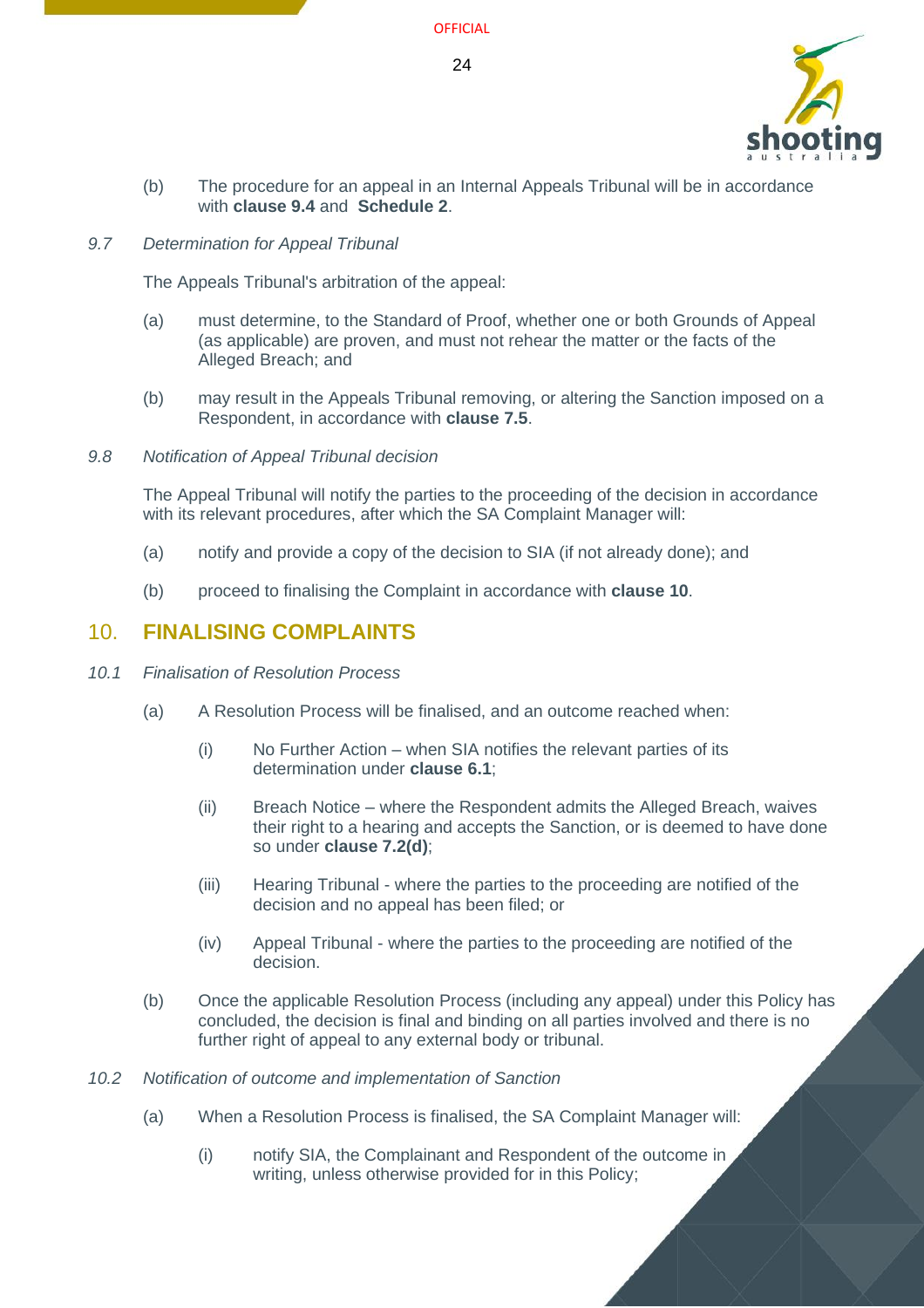

- (ii) take all necessary steps to implement any Sanction imposed (if applicable); and
- (iii) ensure SA publicly discloses the matters referred to in **clause [3.8\(c\)](#page-8-4)** (if applicable).
- <span id="page-24-0"></span>*10.3 Recording Decisions and Outcomes*
	- (a) SA shall keep records of all Complaints for a minimum of 7 years from the date the Resolution Process is finalised, which will include at a minimum a record (including dates, where relevant) of:
		- (i) the Alleged Breach;
		- (ii) the Complainant;
		- (iii) the Respondent;
		- (iv) the Resolution Process;
		- (v) the Outcome; and
		- (vi) any Sanctions and/or Provisional Action imposed.
	- (b) Records must be maintained in a secure and confidential place, which may be electronically.

# <span id="page-24-1"></span>11. **INTERPRETATION & OTHER INFORMATION**

<span id="page-24-2"></span>*11.1 Commencement*

This Policy commences on the date printed on the front cover (**4 April 2022**).

<span id="page-24-3"></span>*11.2 Prior complaints*

Complaints relating to conduct which occurred prior to the Commencement Date:

- (a) must be dealt with under the policies and processes of SA existing at the time the complaint was made, regardless of where that Complaint is at in that process;
- (b) cannot be resubmitted to SIA under this Policy; and
- (c) are not subject to any appeal under this Policy.
- <span id="page-24-4"></span>*11.3 Interpretation*
	- (a) Any document required to be provided under this Policy may be given by:
		- (i) sending it to an email or other electronic address, or to a postal address, nominated by the recipient party; or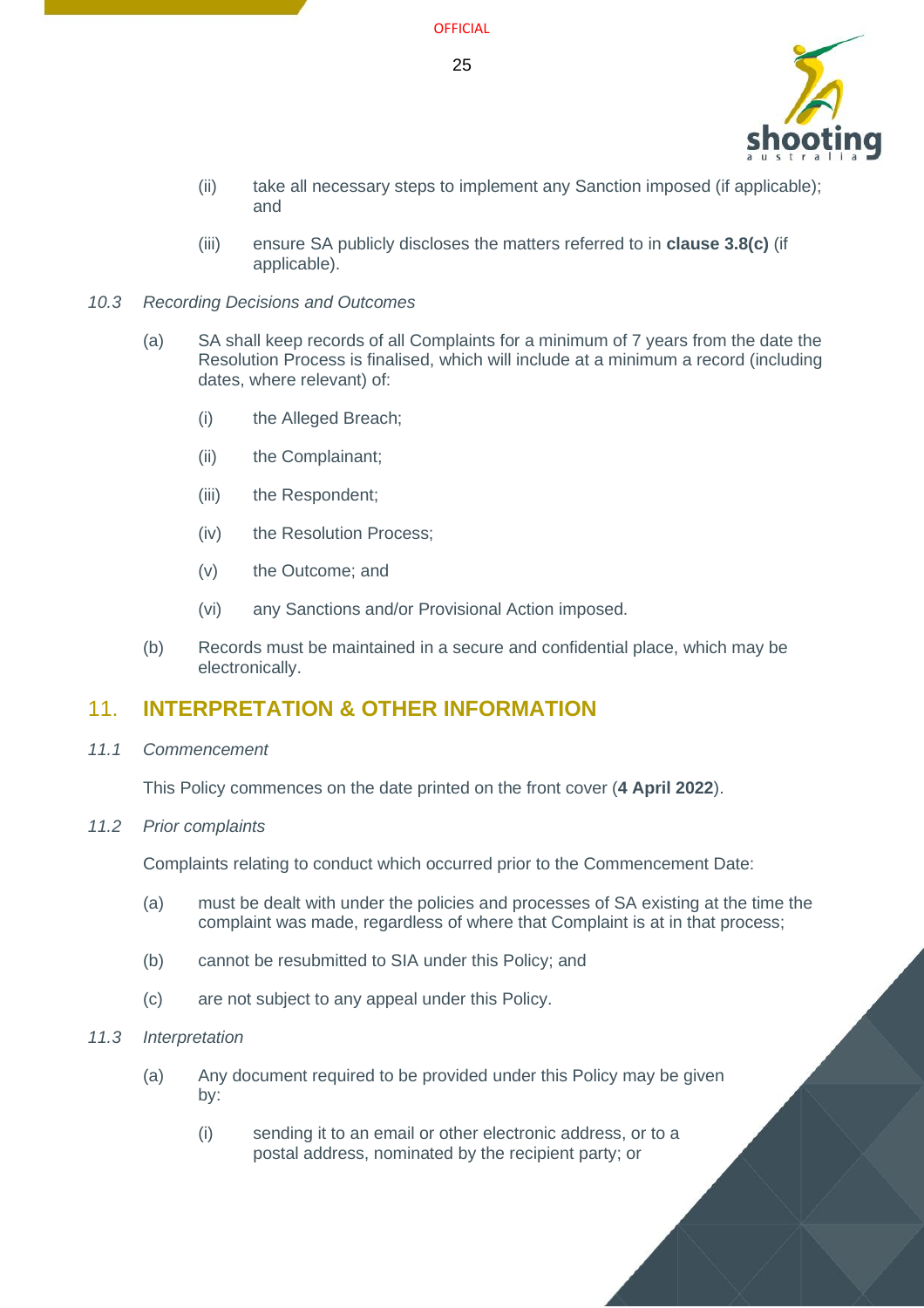

- (ii) email, post or hand delivering it to that party's registered office.
- (b) A document is taken to have been received under this Policy if sent by email or other electronic transmission, on the date of transmission, or if hand delivered, on the date of delivery or if sent by post, 5 business days after it was sent.
- (c) Relevant Persons are responsible for keeping their contact details up to date with SA or the Relevant Organisation they are associated with, as appropriate. Delivery to the last known address is sufficient in circumstances where the current whereabouts of a Relevant Person are not known.

#### <span id="page-25-0"></span>*11.4 Amendment*

- (a) SIA may amend this Policy from time to time. SA must make any new version available on its website as soon as possible including the date on which any amendment/s take effect.
- (b) Any Complaint under this Policy which is not finalised at the time of an amendment to this Policy will continue to be processed under the substantive provisions of this Policy in force at the time SIA received the Complaint Form, unless SIA and/or the Hearing Tribunal determines the principle of "lex mitior" appropriately applies in the circumstances.

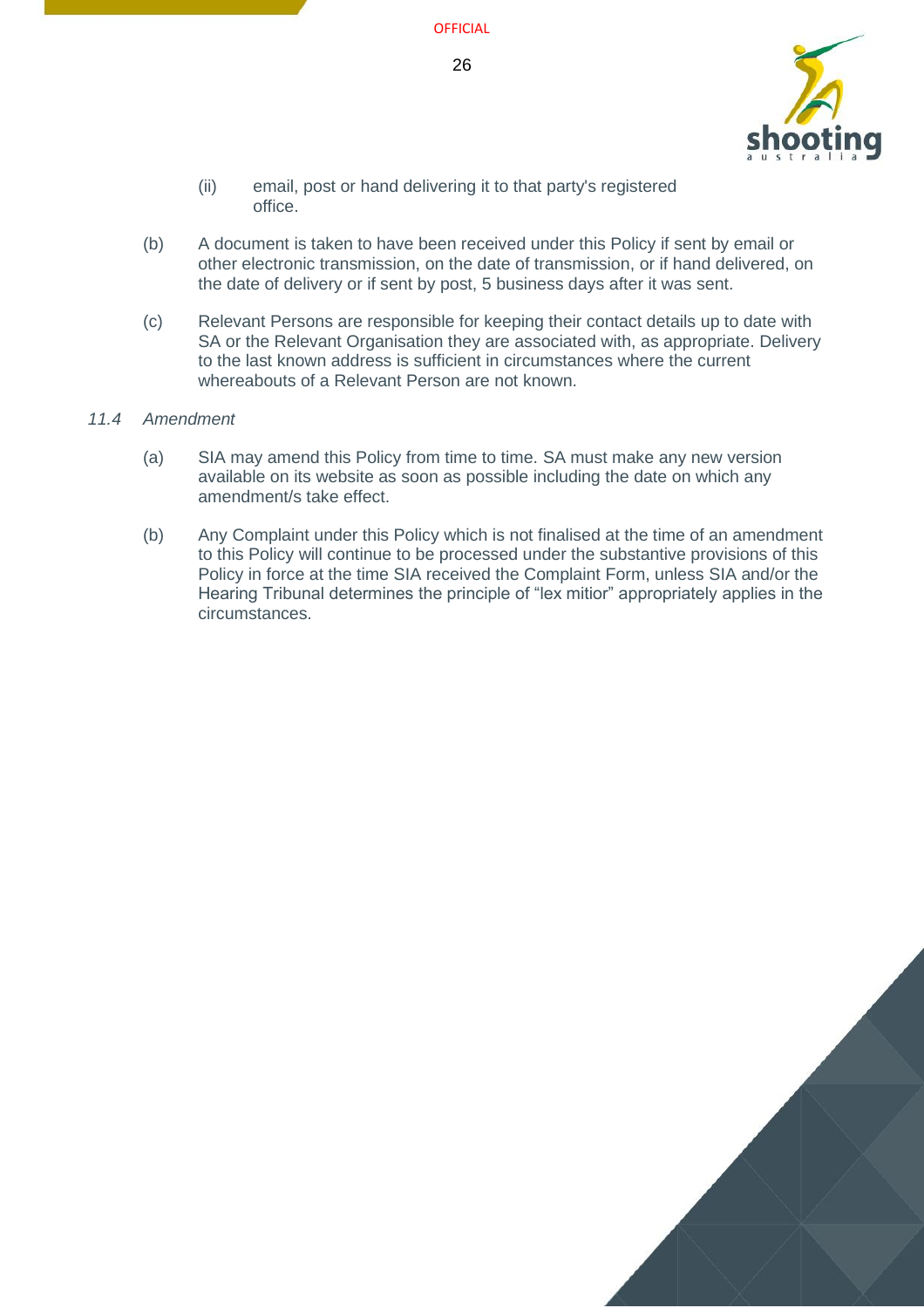

## <span id="page-26-1"></span>**SCHEDULE 1** - Internal Hearing Tribunal Procedure

#### <span id="page-26-0"></span>**Interpretation**

1. In this Schedule:

**Chair** means the chair of a particular Hearings Tribunal in accordance with this Schedule.

**Legal Practitioner** is a person holding a current practising certificate as a lawyer or barrister in any Australian jurisdiction.

**Sports Administrator** means a person who currently, or within the previous five years, is or has been employed in the field of sports administration.

**Tribunal Member** means an individual person sitting on a Tribunal.

- 2. Defined terms not otherwise defined in this Schedule have the meaning given to them in the Policy.
- 3. All clause references refer to this Schedule unless otherwise provided.

#### **Convening Tribunal**

- 4. As required under **clause [8.2](#page-20-2)** of the Policy, the SA Complaint Manager will convene a Tribunal in accordance with this Schedule.
- 5. The Tribunal shall be convened as soon as reasonably practicable in the circumstances, and shall endeavour to convene a hearing:
	- (a) For a referral under **clause [8.2\(a\)\(i\)](#page-20-10)** (provisional action) of the Policy, no later than one week after notification by the SA Complaint Manager;
	- (b) For a referral under **clause [8.2\(a\)\(ii\)](#page-20-8)** (breach/sanction) of the Policy, no later than three weeks after notification by the SA Complaint Manager.

#### **Composition of Tribunal**

- 6. Subject to **clauses [7](#page-16-3)** and **[9](#page-21-0)**, each Tribunal shall:
	- (a) comprise three Tribunal Members appointed by the SA Complaint Manager;
	- (b) comprise at least one Legal Practitioner and one Sports Administrator;
	- (c) be chaired by the Chair, who shall be appointed by the Complaint Manager and shall be:
		- (i) a Legal Practitioner; and
		- (ii) a person of experience and skills suitable to the function of chairing a tribunal.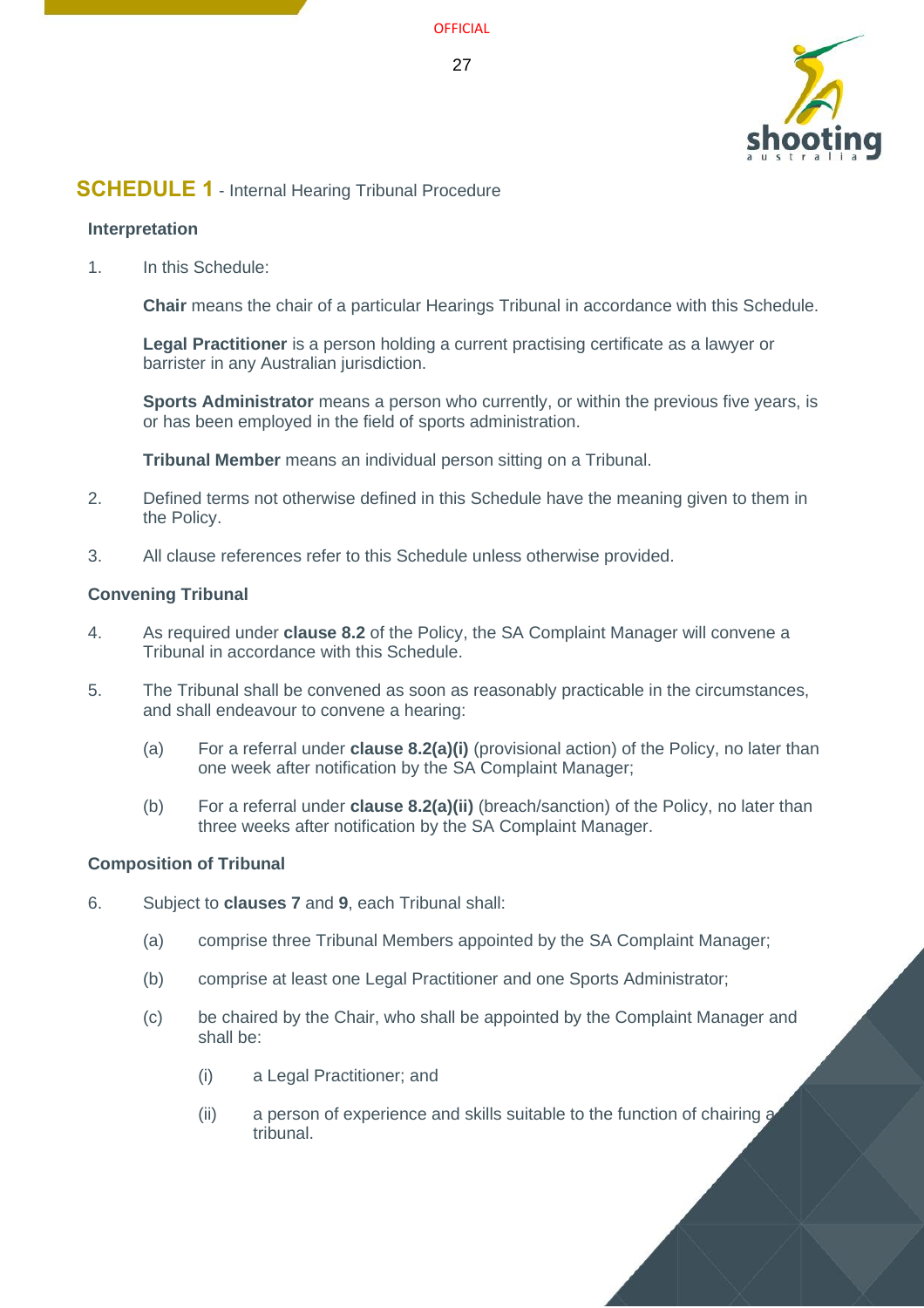- 7. A Tribunal convened to hear a matter referred under **clause [8.2\(a\)\(i\)](#page-20-10)** (Provisional Action) of the Policy will comprise of a single Tribunal Member appointed by the SA Complaint Manager who is a person of suitable experience and skills, independent of SA and (if applicable) a Relevant Organisation.
- 8. The SA Complaint Manager shall use reasonable endeavours to ensure that the Tribunal Members selected do not have any actual or perceived conflict of interest in relation to the Alleged Breach that might reasonably call into question the impartiality of the Tribunal.
- <span id="page-27-0"></span>9. Should a Tribunal Member become unable to sit on a Tribunal following the convening of the Tribunal for whatever reason, the SA Complaints Manager shall appoint a replacement Tribunal Member.
- 10. Should a party challenge the impartiality of a Tribunal Member, the challenge will be determined by the Chair sitting alone, unless that challenge relates to the Chair in which case it will be determined by:
	- (a) the SA Complaints Manager; or
	- (b) if the SA Complaints Manager is unavailable or unable to act, the other members of the Tribunal.
- <span id="page-27-1"></span>11. There shall be no right of appeal from a decision made under **clause 9**.
- 12. No Internal Hearing Tribunal decision shall be invalidated by any irregularity in the appointment of a Tribunal Member.

#### **Responsibilities of Chair**

- 13. Without limiting any other duties of the Chair set out under this Schedule, the person appointed as Chair of the Tribunal shall have the following responsibilities:
	- (a) to chair hearings of the Tribunal;
	- (b) to ensure accurate records are kept of all of the Internal Tribunal's proceedings and decisions, including at a minimum:
		- (i) particulars of the hearing, including date, time, and location;
		- (ii) the names of each Tribunal Member, Respondent, witnesses called, and any other parties permitted to attend by the Internal Tribunal;
		- (iii) the decision of the Tribunal, including any Sanction imposed, whether given to the parties orally, in writing or a combination of both, and the date(s) of communication;
	- (c) to ensure that the hearing is conducted in accordance with the principles of procedural fairness; and
	- (d) to communicate to all parties of a Tribunal the results of such Tribunal and provide a copy of the record of result to the SA Complaints Manager within seven days of the hearing.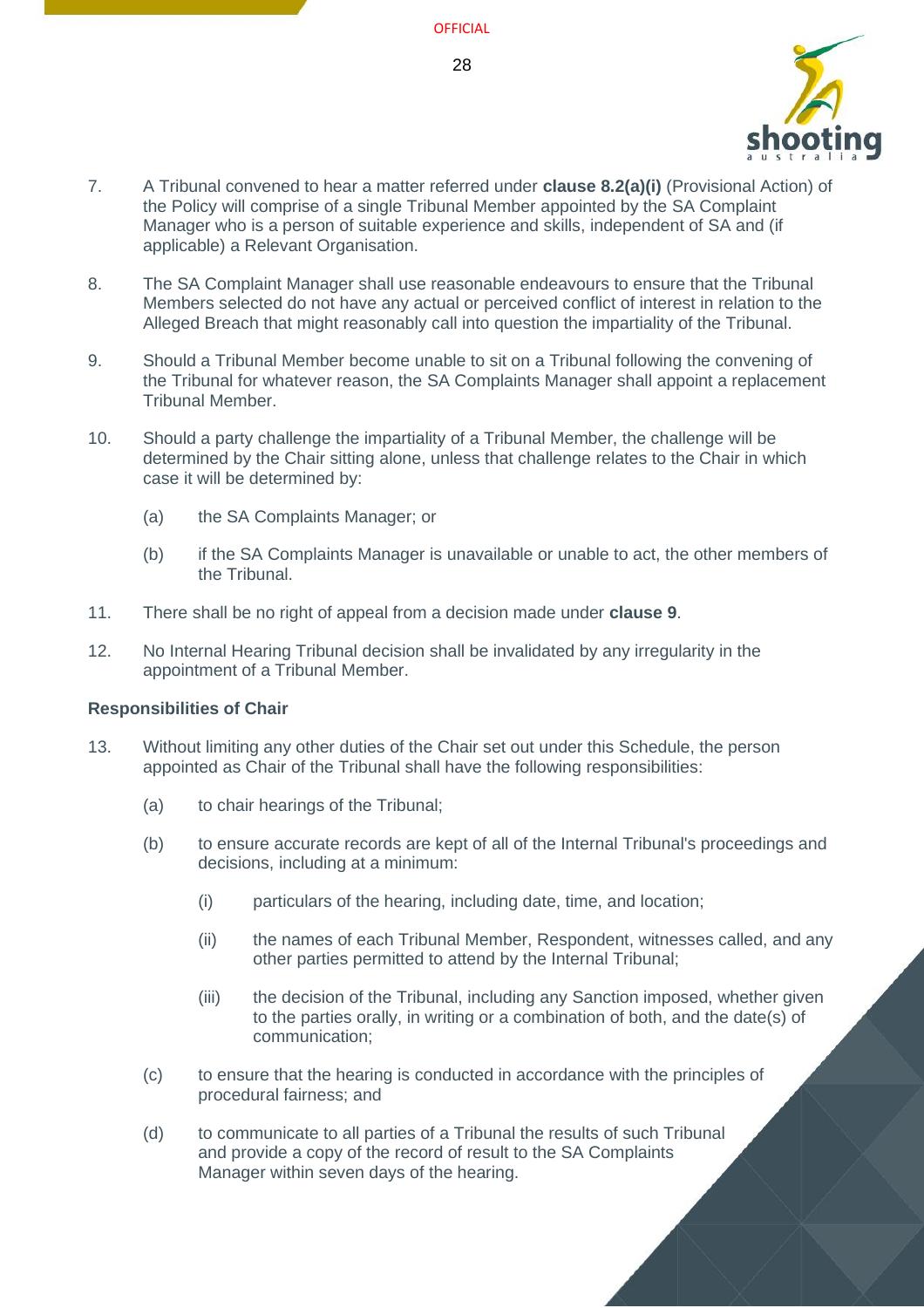

#### **Attendance at Internal Hearing Tribunal**

- 14. The following persons shall be required to attend the Internal Tribunal Hearing conducted under this Schedule:
	- (a) the Respondent; and
	- (b) SA.
- 15. The following persons shall be entitled to attend a Tribunal hearing:
	- (a) SIA;
	- (b) any person that the Chair in their absolute discretion believes will assist the Tribunal and invites to attend the Tribunal for that purpose; and
	- (c) where a Respondent or a witness is a Vulnerable Person, an adult adviser, who will, unless unavailable or other extraordinary circumstance, be such person's parent or guardian.
- 16. Each party appearing at or before the Tribunal shall bear their own costs.

#### **Non-attendance by Respondent(s)**

- 17. If a Respondent fails to attend the Internal Tribunal Hearing without reasonable cause, the hearing may proceed and a determination may be made by the Tribunal in the absence of the Respondent, provided that the Tribunal is satisfied that this Schedule has been complied with.
- 18. If SA fails to attend a Tribunal hearing without reasonable cause, the hearing may proceed and a determination may be made by the Tribunal in the absence of that person, provided that the Tribunal is satisfied that all notification procedures under this Schedule have been carried out.

#### **Adjournments**

19. A Respondent or SA may apply to the Chair to have an Internal Tribunal Hearing adjourned if there are compelling circumstances that warrant such steps being taken to avoid costs, hardship, or significant inconvenience to one or more parties. The Tribunal has sole discretion on whether or not to grant the application.

#### **Procedure of Tribunal**

- 20. The Tribunal shall conduct the hearing in such manner as it sees fit and may in its absolute discretion:
	- (a) convene the hearing by way of video or teleconference if the circumstances warrant;
	- (b) consider any evidence, and in any form that it deems relevant;
	- (c) question any person giving evidence;

**OFFICIAL**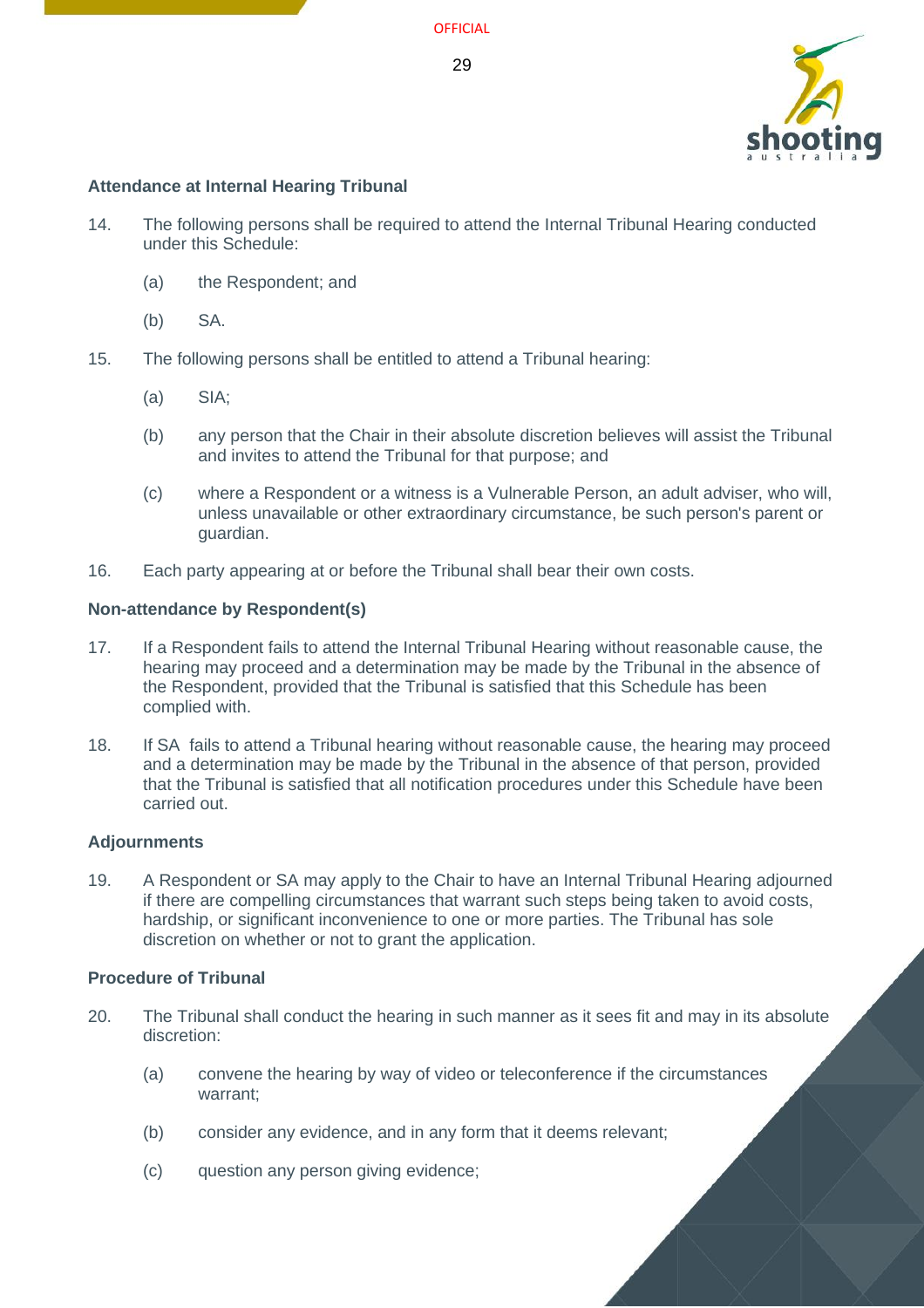

- (d) limit the number of witnesses presented to those who provide any new evidence; and
- (e) act in an inquisitorial manner in order to establish the truth of the issue/case before it.
- 21. Without limiting the Tribunal's power to regulate its own procedure as it sees fit, the Tribunal shall ordinarily proceed in accordance with the following steps:
	- (a) If a body corporate or SA is a party to a Tribunal hearing, one member of that body corporate or SA shall be appointed by the body corporate or SA to act as spokesperson for such body at the Tribunal.
	- (b) At the commencement of a hearing, the Chair will identify the Tribunal Members and determine whether the Respondent is present to answer the allegation(s) in the Alleged Breach.
	- (c) The parties will be notified of their right to remain in the hearing until all evidence is presented but not to be present while the Tribunal considers its findings and determines an appropriate Sanction (if any).
	- (d) The Chair shall advise all those persons present of the method of recording the hearing (if any).
	- (e) The Alleged Breach shall be read out in the presence of all persons eligible to be present.
	- (f) The Respondent shall be asked whether or not they intend to dispute the Alleged Breach and the Sanction (if any).
	- (g) If the Respondent does not dispute the Alleged Breach, the Chair will provide the parties with an opportunity to make submissions as to the appropriate Sanction (if any) to be imposed.
	- (h) If the Respondent does dispute the Alleged Breach, the Chair will invite SA to give evidence and witnesses (if any) shall be called upon to give their evidence in turn, subject to the approval of the number of witnesses to be called by the Tribunal in its discretion. The Respondent has a right to cross examine any witness called. SA may summon the Respondent to give evidence and cross examine them.
	- (i) Each witness shall be entitled to leave the Tribunal hearing after giving evidence unless otherwise directed by the Tribunal. Witnesses shall be entitled to remain in the hearing room after giving evidence with the permission of the Tribunal.
	- (j) The Respondent shall then be entitled to present their defence. Witnesses may be called subject to the approval of the number of witnesses to be called by the Tribunal in its discretion. SA has a right to cross examine the Respondent or any witness called.
	- (k) Where a Vulnerable Person exercises his/her right to have an adult adviser present in accordance with this Schedule, a reasonable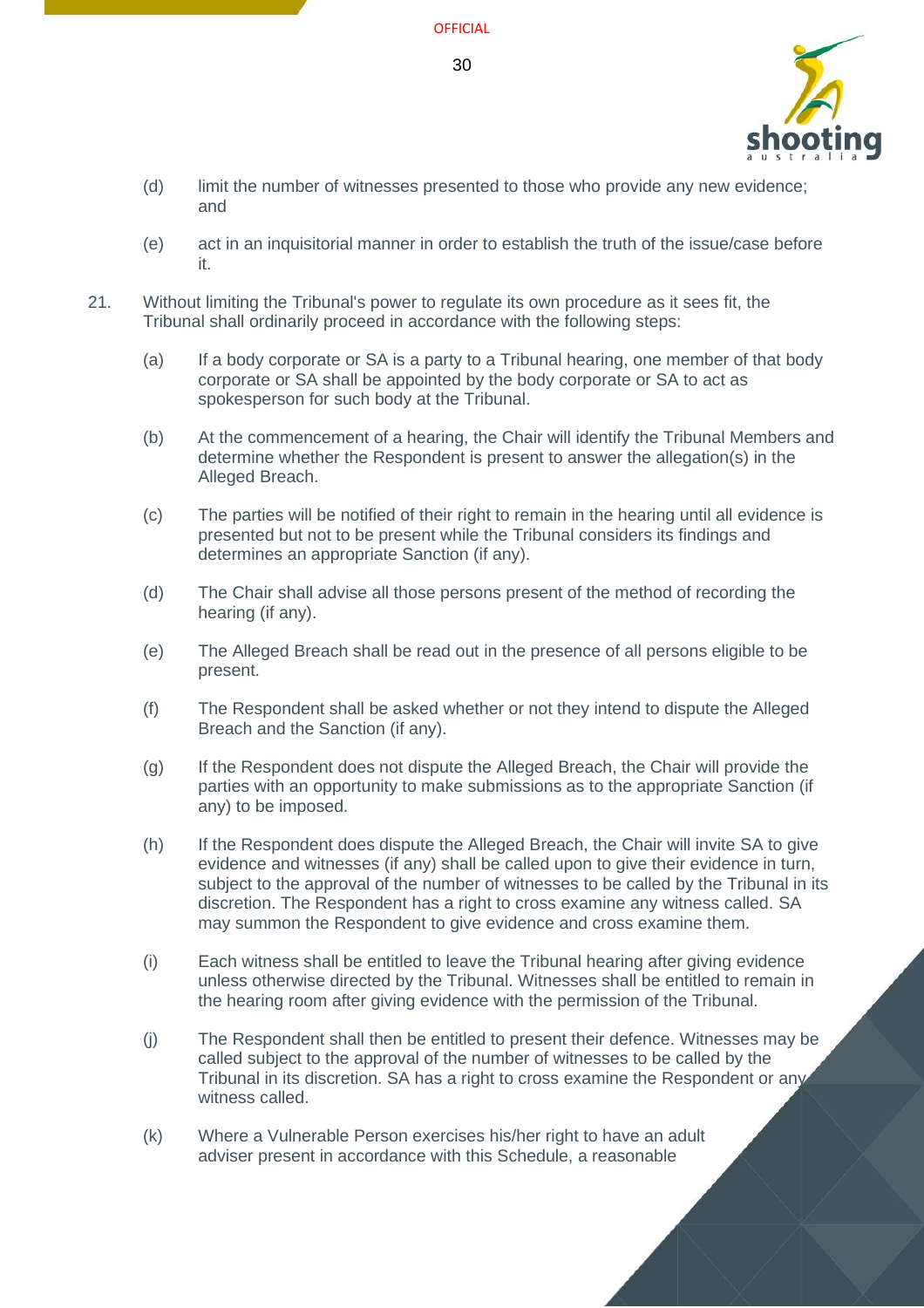

opportunity for consultation between the minor and the adviser shall be provided by the Tribunal.

- (l) Where a party makes video evidence available to the Tribunal, it may, at the discretion of the Tribunal, be presented. The onus of providing suitable viewing equipment shall lie with the person requesting that the evidence be presented.
- (m) The Tribunal may, so as to limit inconvenience to witnesses, allow evidence to be given by telephone or videoconference.
- 22. At the conclusion of all of the evidence and submissions the Chair shall ask all persons present to leave the hearing room while the Tribunal considers its findings.
- 23. If the Tribunal is satisfied that a breach of an Eligible Policy has been proven using the Standard of Proof, it shall find the breach proven. Otherwise the Complaint of the Alleged Breach shall be dismissed.
- 24. If the Tribunal is not satisfied that the particular alleged breach has been proved but is satisfied that a lesser breach of an Eligible Policy has been proven, then the Internal Tribunal may find such lesser breach proven.
- 25. Where it appears to the Tribunal that SA has made an error in identifying the correct alleged breach of an Eligible Policy, or omitted alleged breaches that should have been made, the Tribunal may amend the allegation(s), subject always to the requirement that the Respondent must be informed of the new allegations and given an opportunity to respond to such allegations.
- <span id="page-30-1"></span>26. Where the Tribunal finds that one or more alleged breaches of an Eligible Policy have been proven, it shall inform the parties of its decision and provide SA and the Respondent with an opportunity to make submissions as to Sanction (if the parties have not already had an opportunity to make such submissions). The Tribunal may, in its absolute discretion, decide that it is appropriate to:
	- (a) receive oral submissions as to Sanction immediately after delivering its decision as to the Alleged Breach; or
	- (b) adjourn the hearing to allow the parties to make submissions as to Sanction on some later date, in which case, the Tribunal shall direct whether submissions should be made orally or in writing.
- 27. After considering the parties' submissions as to Sanction, the Tribunal shall determine the Sanction to be imposed (if any) in accordance with **clause [7.5](#page-18-2)** of the Policy and shall advise the parties of its decision.
- <span id="page-30-0"></span>28. The decision of the Tribunal shall be given by the Chair. The Chair may either:
	- (a) give its decision as to the Alleged Breach and/or Sanction orally at the close of the hearing, with or without short- form oral reasons; or
	- (b) reserve its decision as to the Alleged Breach and/or Sanction but if it does so, it will provide its decision within 14 days of the hearing.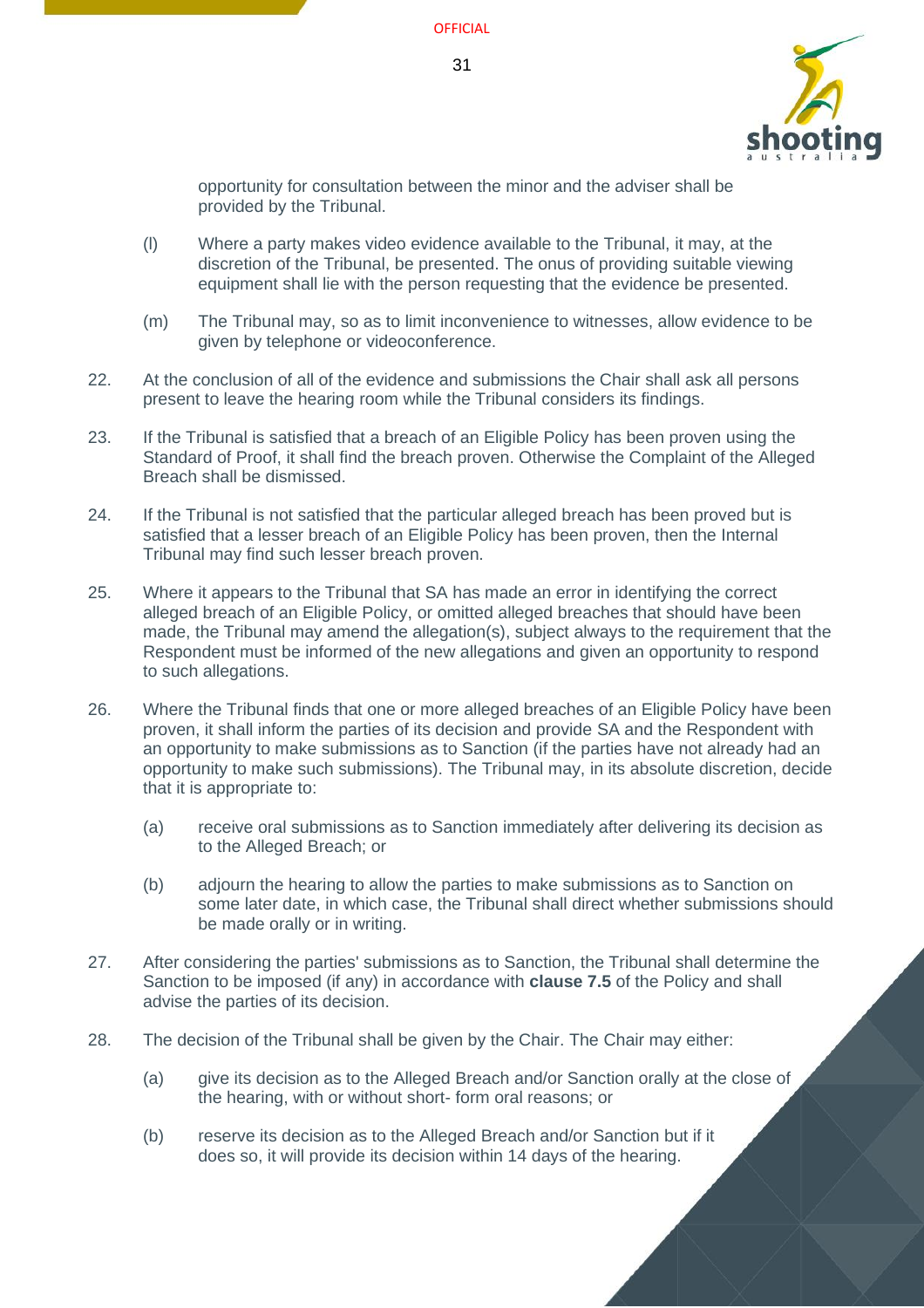

- <span id="page-31-0"></span>29. The Chair must provide written reasons for its decision within 14 days of the hearing.
- 30. Notwithstanding **clauses [28](#page-30-0)** and **[29](#page-31-0)** of this **Schedule 1**, if the Tribunal has directed the parties to make submissions as to Sanction as per clause **[26](#page-30-1)** above, the Chair will provide its decision and written reasons as to Sanction within 14 days of receipt of the submissions, or as otherwise directed by the Tribunal.
- 31. The Chair will notify the SA Complaints Manager of the decision of the Tribunal and provide a copy of the written reasons. The Complaints Manager will notify the parties of the decision and provide them with a copy of the written reasons.
- 32. For the Tribunal to find something has been proven on the balance of probabilities, it must be satisfied that on the evidence put before it the alleged fact or matter is more probable than not. In reaching this conclusion, the Hearings Tribunal must take into account all relevant factors including the:
	- (a) nature and seriousness of the allegations; and
	- (b) impact of the potential sanctions that may be imposed if the allegations are proven.
- 33. The standard of proof requires greater certainty for a more serious allegation compared with a less serious allegation.

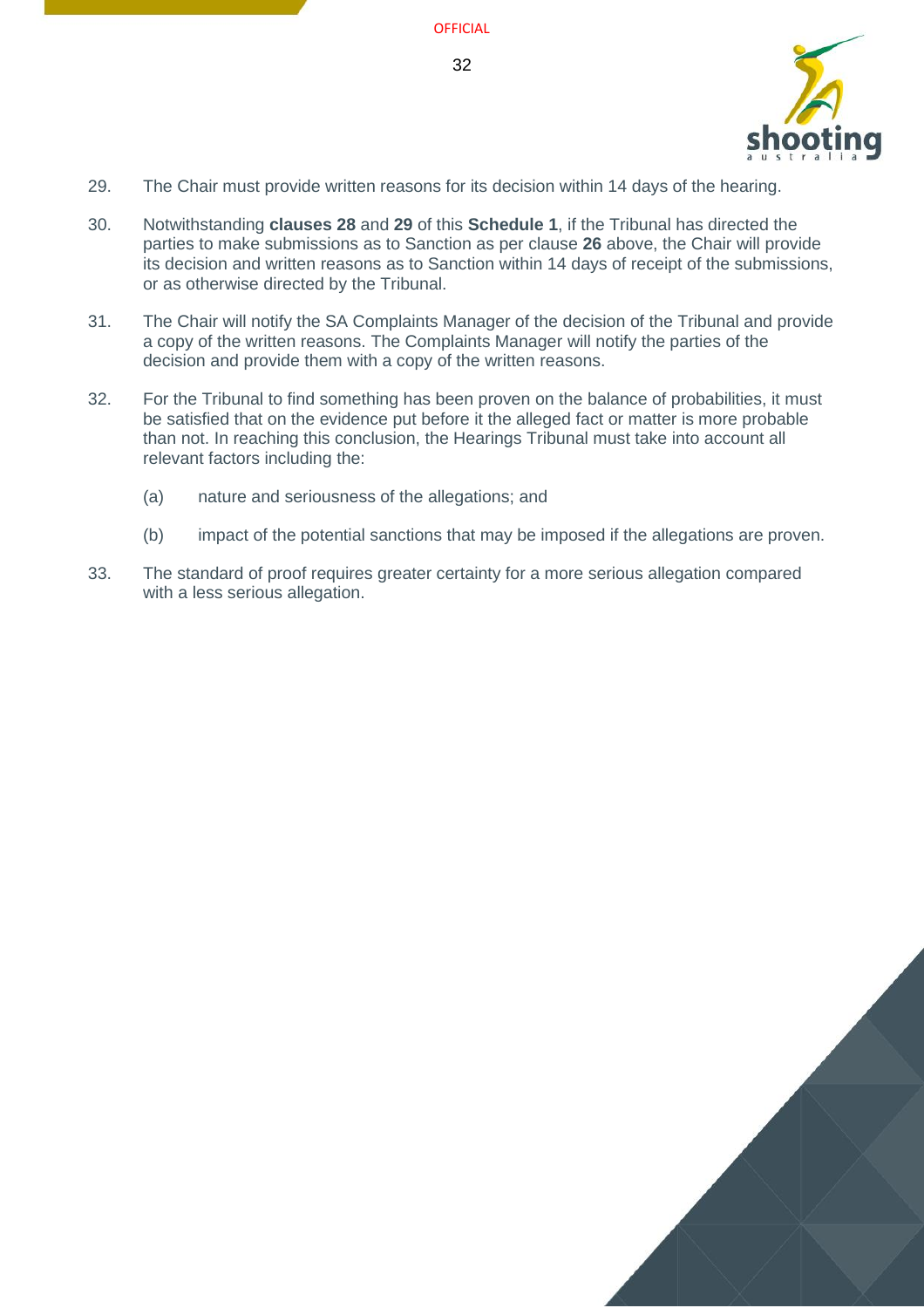

## <span id="page-32-1"></span>**SCHEDULE 2** - Internal Appeals Tribunal Procedure

#### <span id="page-32-0"></span>**Interpretation**

1. In this Schedule:

**Appeal Chair** means the chair of a particular Appeals Tribunal in accordance with this Schedule.

**Tribunal Member** means an individual person sitting on an Appeals Tribunal.

- 2. Defined terms not otherwise defined in this Schedule have the meaning given to them in the Policy or **Schedule 1**.
- 3. All clause references refer to this Schedule unless otherwise provided.

#### **Convening Internal Appeals Tribunal**

- 4. As required under **clause [9.6](#page-22-1)** of the Policy, the SA Complaints Manager will convene an Appeals Tribunal in accordance with this Schedule.
- 5. The Appeals Tribunal shall be convened as soon as reasonably practicable after a referral under **clause [9.6](#page-22-1)** of the Policy and shall endeavour to convene no later than two weeks after notification by the SA Complaints Manager.

#### **Composition of Internal Appeals Tribunal**

- 6. Subject to **clause [7](#page-32-2)** of this Schedule, each Appeals Tribunal shall:
	- (a) comprise three Tribunal Members selected by the SA Complaints Manager;
	- (b) comprise at least one Legal Practitioner and one Sports Administrator; and
	- (c) be chaired by the Appeal Chair who shall be appointed by the Complaints Manager and shall be:
		- (i) a Legal Practitioner; and
		- (ii) a person of experience and skills suitable to the function of chairing an Appeals Tribunal,

none of whom sat on or was involved in the original Hearings Tribunal for the Alleged Breach subject of the appeal.

<span id="page-32-2"></span>7. **Clauses [9](#page-27-0)** to **[11](#page-27-1)** (inclusive) of **Schedule 1** apply to an Appeals Tribunal with any necessary amendments.

#### **Procedure of Internal Appeals Tribunal**

8. Subject to this Schedule, the Appeals Tribunal and persons appearing before it, are bound by the same procedures under this Policy as if the Appeals Tribunal was the Tribunal hearing a matter at first instance.

33